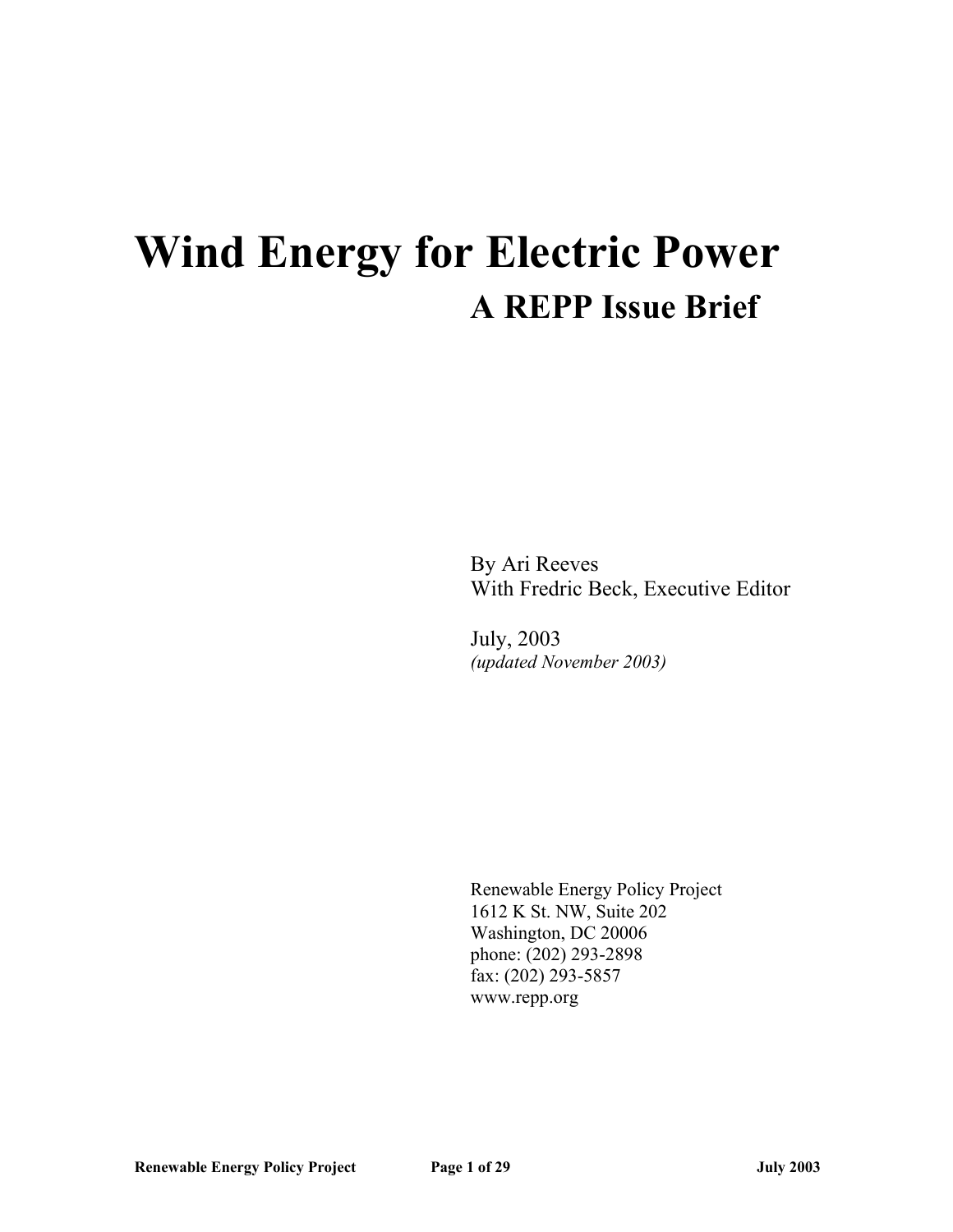# **FORWARD**

This paper presents a general background on utility-scale wind power, providing the interested reader with a basis for understanding wind power in general, as well as providing a solid foundation for further understanding of the technical, economic, and policy dimensions of wind power development world wide. The concepts in this paper are illustrated with economic data and current policy from the U.S. wind sector. The paper provides extensive references and links to well-established bodies of knowledge on wind power in written form and on the Web, enabling the reader to become aware of and conversant in the latest developments in wind power for clean energy generation.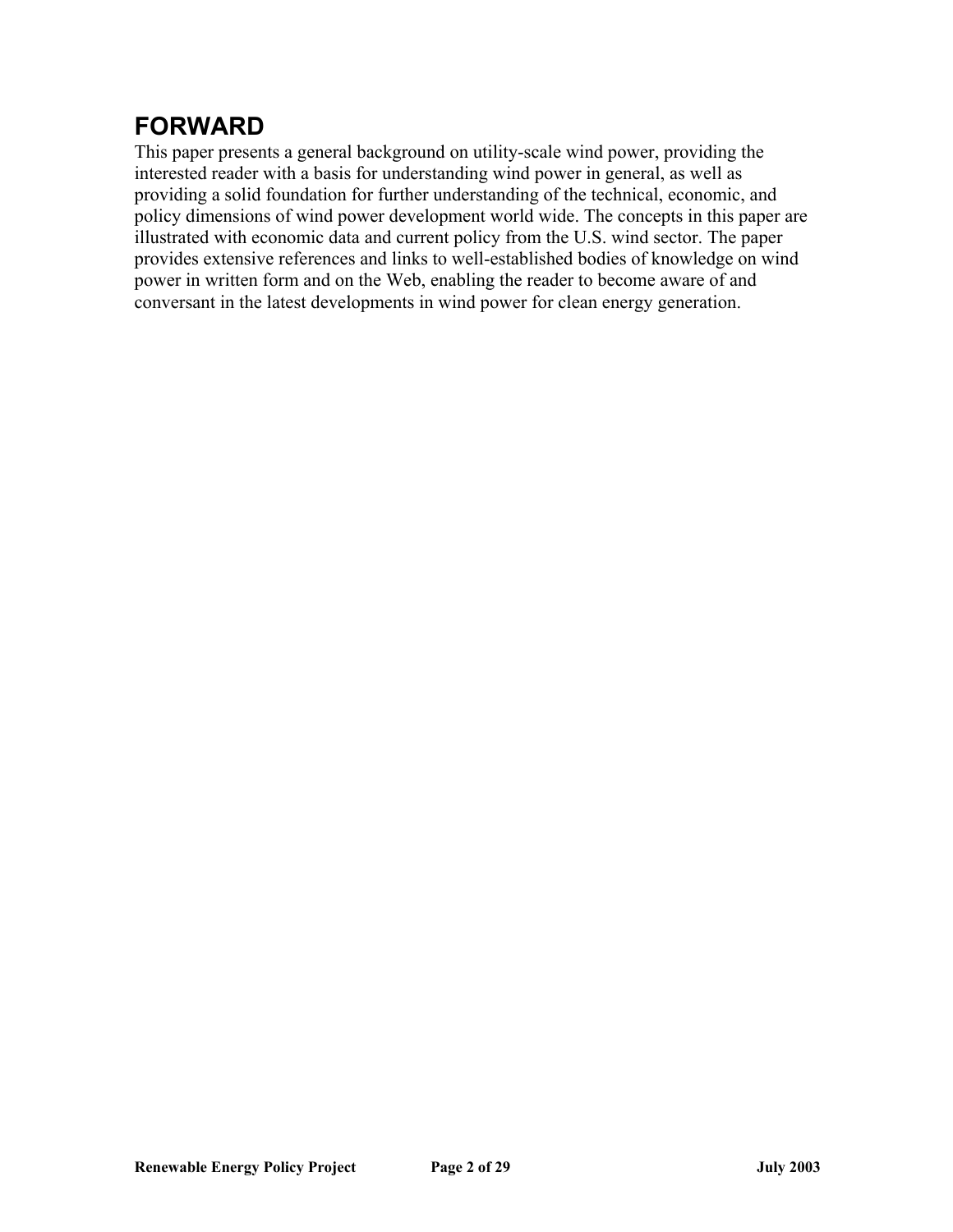# **Table of Contents**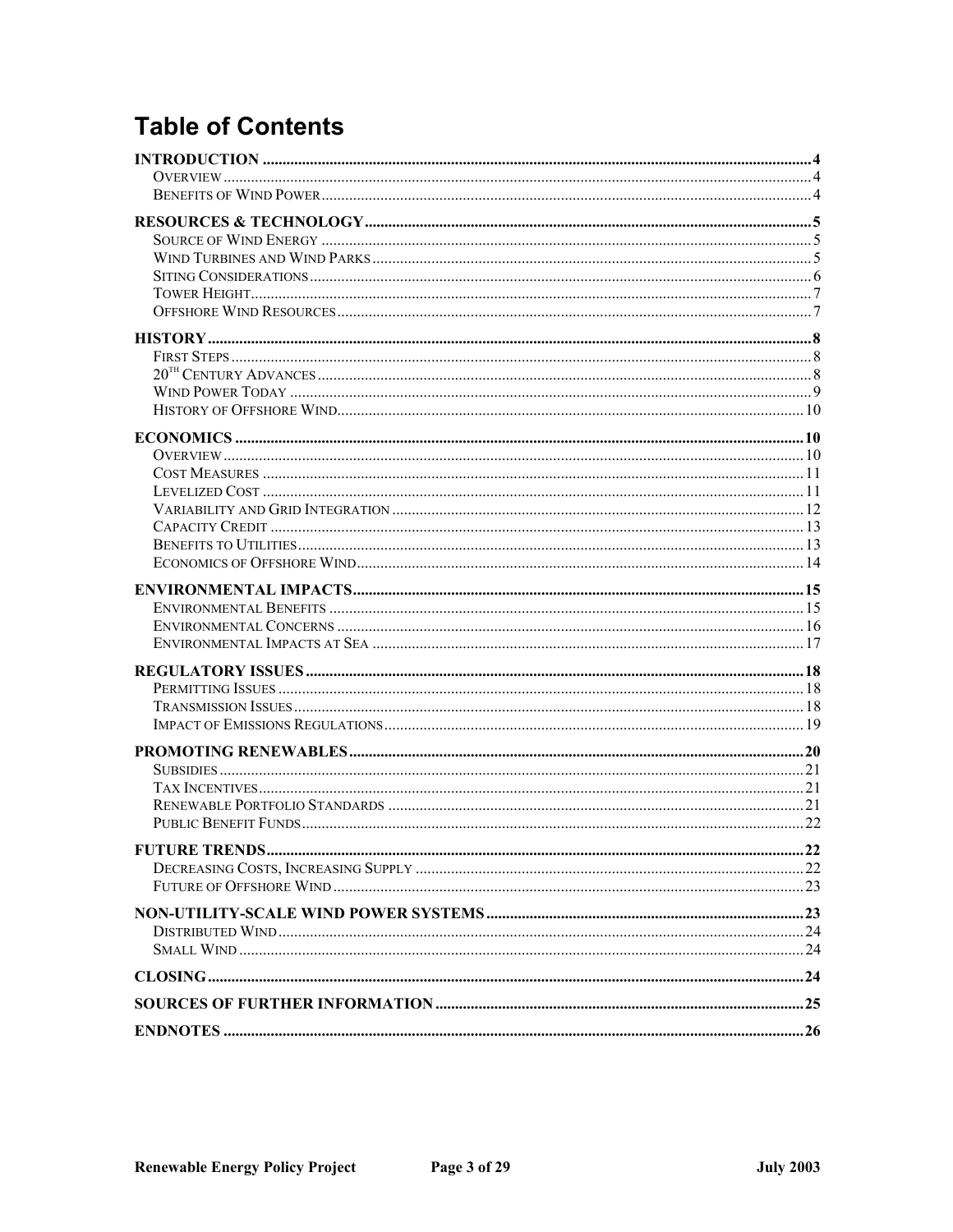# <span id="page-3-0"></span>**INTRODUCTION**

#### *Overview*

Over 15,000 billion kWh of electricity are generated annually worldwide. Of this, about 65% is produced by burning fossil fuels and the remainder is obtained from other sources, including nuclear, hydropower, geothermal, biomass, solar and wind energy.<sup>[1](#page-28-0)</sup> Only about 0.3% of this power is produced by converting the kinetic energy in the wind into electrical energy.<sup>2</sup> However, the use of wind for electricity generation has been expanding rapidly in recent years, due largely to technological improvements, industry maturation and an increasing concern with the emissions associated with burning fossil fuels. There is still more room to grow, as only a small portion of the useable wind resource is being tapped. Government and electrical industry regulations, as well as government incentives, play a large role in determining how quickly wind power is adopted. Effective policies will help level the playing field and ensure that wind can compete fairly with other fuel sources in the electricity market.

This paper focuses on utility-scale electricity generation from wind and provides an overview of the history, technologies, economics, environmental impacts, regulations and policies related to this use of wind power. References to other sources of information are provided throughout and in a separate section at the end.

#### *Benefits of Wind Power*

Wind power has many benefits that make it an attractive source of power for both utilityscale and small, distributed power generation applications. The beneficial characteristics of wind power include:

- *Clean and inexhaustible fuel*—Wind power produces no emissions and is not depleted over time. A single one megawatt (1 MW) wind turbine running for one year can displace over 1,500 tons of carbon dioxide, 6.5 tons of sulfur dioxide, 3.2 tons of nitrogen oxides, and 60 pounds of mercury (based on the U.S. average utility generation fuel mix). $3$
- *Local economic development*—Wind plants can provide a steady flow of income to landowners who lease their land for wind development, while increasing property tax revenues for local communities.
- *Modular and scalable technology*—Wind applications can take many forms, including large wind farms, distributed generation, and single end-use systems. Utilities can use wind resources strategically to help reduce load forecasting risks and stranded costs.
- *Energy price stability*—By further diversifying the energy mix, wind energy reduces dependence on conventional fuels that are subject to price and supply volatility.
- *Reduced reliance on imported fuels*—Wind energy expenditures are not used to obtain fuels from abroad, keeping funds closer to home, and lessening dependence on foreign governments that supply these fuels.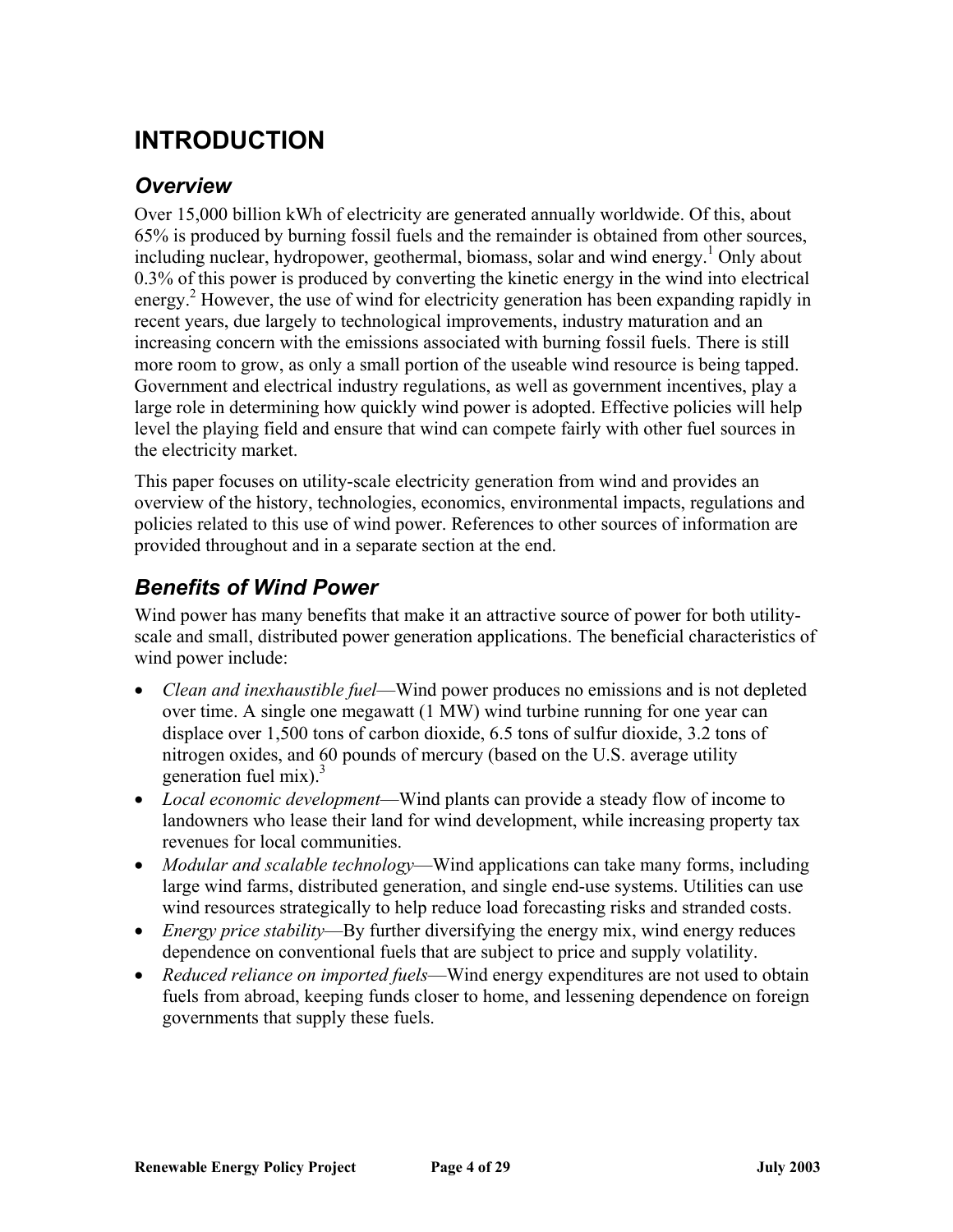# <span id="page-4-0"></span>**RESOURCES & TECHNOLOGY**

This section explains where wind comes from and how it is harnessed to produce electricity. Because wind power technology has been treated extensively elsewhere, this paper does not go into great technical detail. For detailed technical information see, for example, the web sites of the Danish Wind Industry Association (www.windpower.org) and the U.S. Department of Energy's National Wind Technology Center [\(www.nrel.gov/wind](http://www.nrel.gov/wind/)), as well as the Wind Energy Technical Information page of the American Wind Energy Association's web site (www.awea.org/faq).

### *Source of Wind Energy*

Wind energy, like most terrestrial energy sources, comes from solar energy. Solar radiation emitted by the sun travels through space and strikes the Earth, causing regions of unequal heating over land masses and oceans. This unequal heating produces regions of high and low pressure, creating pressure gradients between these regions. The second law of thermodynamics requires that these gradients be minimized--nature seeks the lowest energy state in order to maximize entropy. This is accomplished by the movement of air from regions of high pressure to regions of low pressure, what we know as wind. Largescale winds are caused by the fact that the earth's surface is heated to a greater degree at the equator than at the poles.

Prevailing winds combine with local factors, such as the presence of hills, mountains, trees, buildings and bodies of water, to determine the particular characteristics of the wind in a specific location. Because air has mass, moving air in the form of wind carries with it kinetic energy. A wind turbine converts this kinetic energy into electricity. The energy content of a particular volume of wind is proportional to the square of its velocity. Thus, a doubling of the speed with which this volume of air passes through a wind turbine will result in roughly a fourfold increase in power that can be extracted from this air. In addition, this doubling of wind speed will allow twice the volume of air to pass through the turbine in a given amount of time, resulting in an eightfold increase in power generated. This means that only a slight increase in wind velocity can yield significant gains in power production.

| $E_k = \frac{1}{2}$ ·m· $v^2$                                                                                                                                                | ${\bf P} \sim v^3$                                                                                           |
|------------------------------------------------------------------------------------------------------------------------------------------------------------------------------|--------------------------------------------------------------------------------------------------------------|
| The amount of kinetic energy in an air mass<br>$\parallel$ (E <sub>k</sub> ) is equal to half the product of its mass<br>$\parallel$ (m) and the square of its velocity (v). | The amount of power $(P)$ exerted by<br>the wind is proportional to the cube<br>Ш<br>of its velocity $(v)$ . |

### *Wind Turbines and Wind Parks*

A wind turbine is a mechanical assembly that converts the energy of wind into electricity. The three key elements of any wind turbine are the rotor, the nacelle—which contains the gearbox, the generator and control and monitoring equipment (see Figure 1)—and the tower. Modern utility-scale wind turbines typically are equipped with three-bladed rotors ranging from 42 to 80 meters (138 to 262 feet) in diameter, contain generators with rated capacity of between 600 kW and 2 MW, and are mounted on towers that are between 40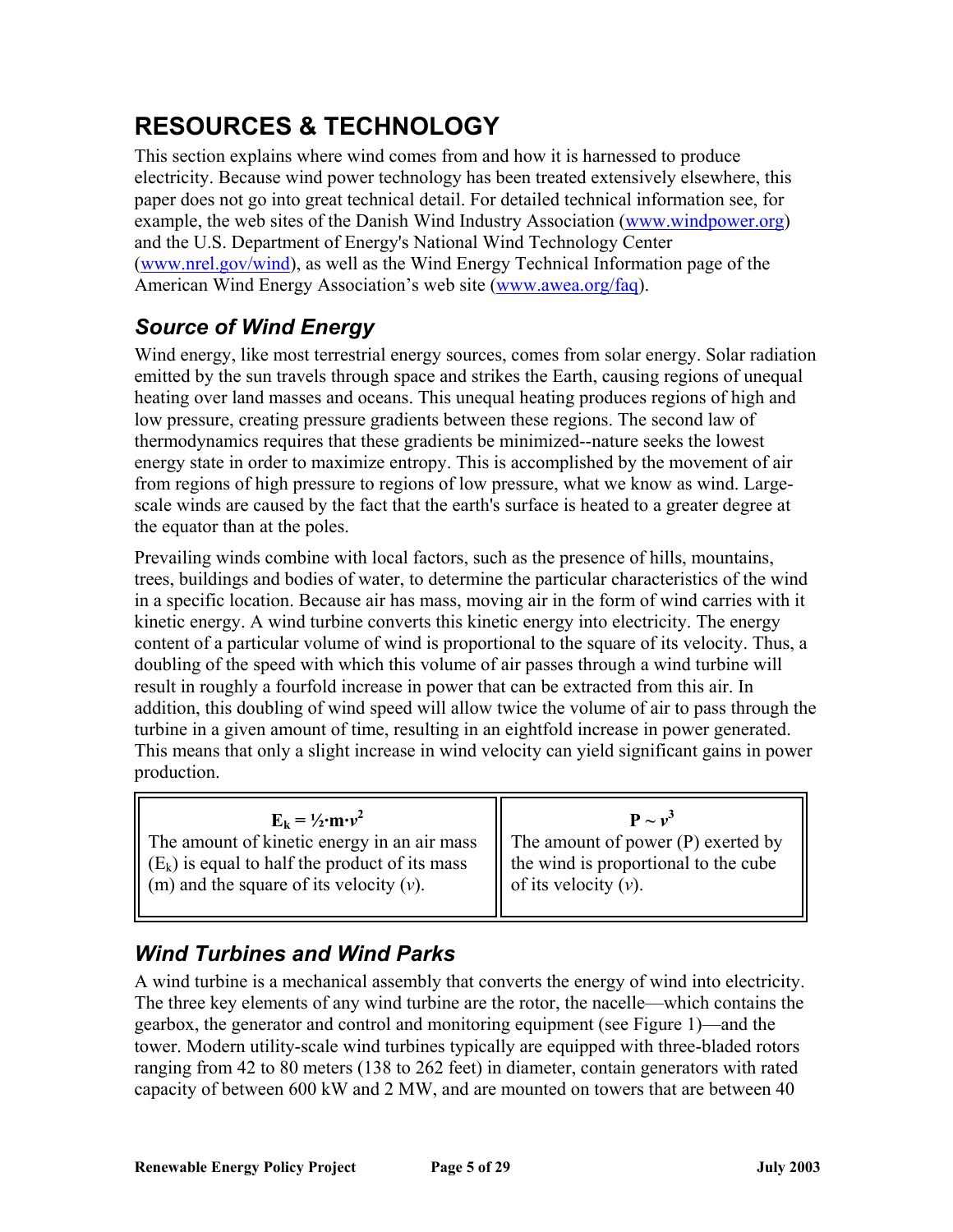<span id="page-5-0"></span>



**Figure 1. Above: Nacelle Components.** Source: Sustainable Energy Development Authority, NSW, Australia ([http://www.seda.nsw.gov.au/ren\\_wind\\_body.asp\)](http://www.seda.nsw.gov.au/ren_wind_body.asp)

**Figure 2. Left: A 600 kW Vestas American Wind Technology, Inc. turbine at Medicine Bow, Wyoming.** Source: DOE/NREL ([http://www.nrel.gov/data/pix\)](http://www.nrel.gov/data/pix)

and 100 meters (131 and 328 feet) tall (see Figure 2).<sup>[4](#page-28-3)</sup> A utility-scale wind installation, called a wind farm or wind park, consists of a collection of these turbines.

#### *Siting Considerations*

Accurate estimates of wind speed are critical to assessing the wind power potential at any location. Wind resources are characterized by wind power density classes, which range from Class 1 (the lowest) to Class 7 (the highest). The U.S. Department of Energy has developed a map that identifies areas with good wind potential in the U.S. (see http://rredc.nrel.gov/wind/pubs/atlas/). These areas (class 3 and above) are found along the East Coast, the Appalachian Mountain chain, the Great Plains, the Pacific Northwest and in some other locations. In total, they cover more than 1 million square kilometers, or about 14% of the land area of the 48 contiguous states. However, estimates suggest that wind power generation on only 43,000 square kilometers of land—with less than 5% of this actually occupied by turbines, electrical equipment and access roads—could supply about 560 billion kWh of electricity annually, equivalent to about 15% of total U.S. demand. $5$ 

The roughness of the surface across which the wind blows before arriving at a turbine determines the amount of turbulence that a turbine will experience. Turbulent winds put greater stresses on the rotor and tower, reducing the turbine's lifespan as a result. Thus, the vast majority of wind farms are in rural locations, away from wind-disrupting buildings, trees and other obstacles.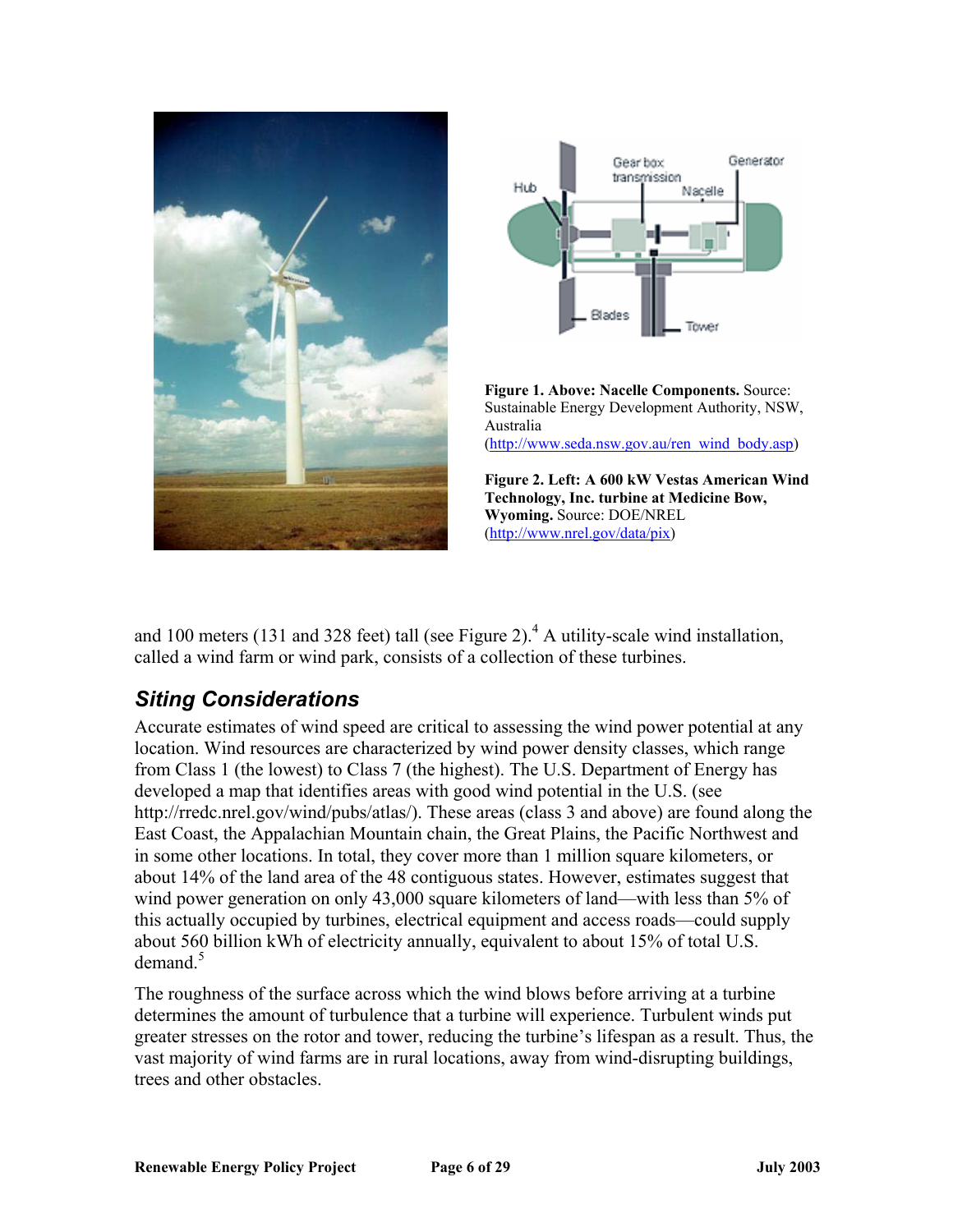<span id="page-6-0"></span>While the technical characteristics of the wind in a specific location are very important, many other factors also contribute to siting decisions. A location far removed from the power transmission grid might be uneconomic, as new transmission lines will be required to connect the wind farm to the grid. Existing transmission infrastructure may need to be upgraded to handle the additional supply. Soil conditions and the terrain must be suitable for the construction of the towers' foundations. Finally, the choice of a location may be limited by land use regulations and the ability to obtain the required permits from local, regional and national authorities.

#### *Tower Height*

Tower height affects the amount of power that can be extracted by a given wind turbine, as well as the stresses on the rotor and nacelle. One kilometer above the ground, wind speeds are not influenced by the terrain below. The wind moves more slowly at lower heights, with the greatest reduction in wind speed found very close to the ground. This phenomenon, known as wind shear, is the key factor when deciding on tower height, as higher rotors are exposed to faster winds. In addition, the difference in wind speeds between the top and bottom of the rotor decreases with height, causing less wear on the turbine.

### *Offshore Wind Resources*

Average wind speeds over water are typically 20% higher than nearby locations on land. Thus, due to the cubic relationship between velocity and power, an offshore turbine can expect to capture 50% more wind energy than a similar onshore turbine. In addition, because of the lower wind shear at a given height above water compared to that same height above land, offshore turbines can be built with shorter towers and can last longer (see discussion of wind shear above). $6\overline{6}$ 

Several foundation types are currently in use (see Figure 3). The mono pile foundation— used in more than half of existing offshore wind farms<sup>[7](#page-28-6)</sup>—consists of a single steel pile driven or drilled into the seabed. The gravitation foundation consists of a steel box sitting on the seabed that supports a cylindrical tube. The tripod foundation consists of three smaller piles connected by a frame to a central pile. $8$  Regardless of foundation type, the wind turbine's platform and tower sit atop the foundation, above the water.

Due to technical and economic limitations, offshore wind farms are currently limited to relatively shallow waters. In the future, wind turbines could be mounted on floating platforms, tethered to the sea floor. These turbines could be situated in deeper waters where they would be invisible from land and could take advantage of even stronger openocean winds. Instead of feeding electricity into the grid, they could be used to produce hydrogen that would then be shipped or piped to shore. Preliminary feasibility studies suggest that facilities of this type could be built; however, further research is needed before such a wind farm can become a reality.<sup>[9](#page-28-8)</sup>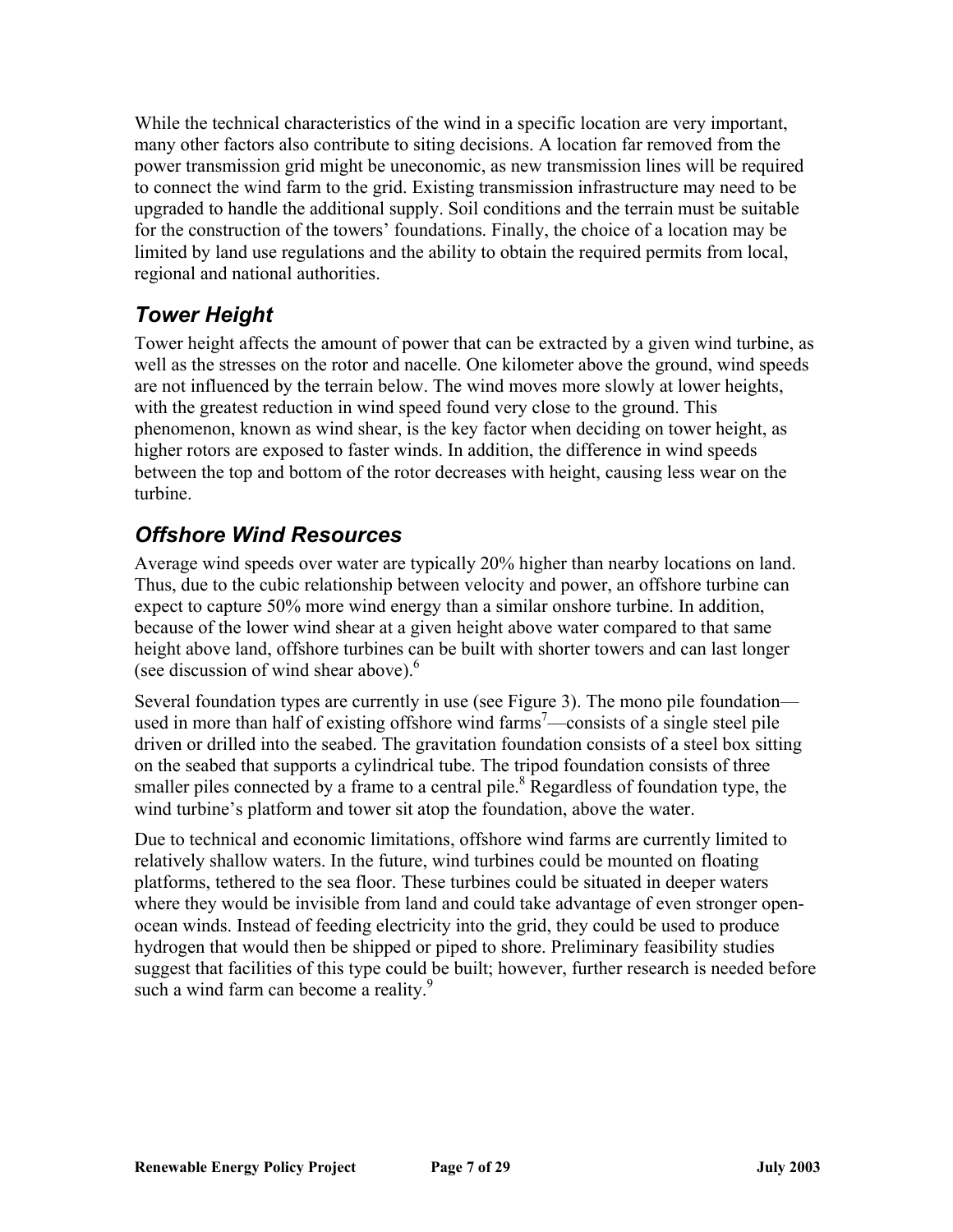**Figure 3. Foundation Types for Offshore Wind: Monopile, Gravitation and Tripod** 

<span id="page-7-0"></span>

Source: Offshore Wind Energy (http://www.offshorewindenergy.org)

# **HISTORY**

#### *First Steps*

Harnessing the wind for large-scale electric power generation is a relatively recent development. Wind had been used for hundreds of years to power sailing vessels and to drive windmills, but it wasn't until the late  $19<sup>th</sup>$  century that the first wind turbine for electricity generation came into use. This windmill was built by Charles Brush (inventor of several technologies key to the then nascent electrical industry), stood 17 meters (50 feet) tall and had 144 rotor blades, all made of cedar wood. Soon thereafter Poul la Cour, a Dane, discovered that fast rotating wind turbines with fewer rotor blades generated electricity more efficiently than slow moving wind turbines with many rotor blades.<sup>10</sup>

# *20th Century Advances*

This opened the door to a number of wind turbine advances during the  $20<sup>th</sup>$  century. These included the introduction of AC generators, the standardization of the upwind model (in which the rotor is upwind of the nacelle), electromechanical yawing to ensure that the rotor always faces directly into the wind, and stall controls to keep the rotor from turning too fast in very strong winds.[11](#page-28-10) Modern wind turbines make use of very few but very large blades to capture winds energy. Because these are large machines, they rotate relatively slowly, but generate large amounts of power while doing so.

The oil crisis of 1973 boosted interest in large wind turbines and sparked several government-sponsored research programs in Germany, Sweden, Canada, the U.K. and the U.S. Because of these efforts, the cost of wind power on a per-kWh basis was cut in half in less than a decade. Today's wind turbines generate power more cost-effectively than ever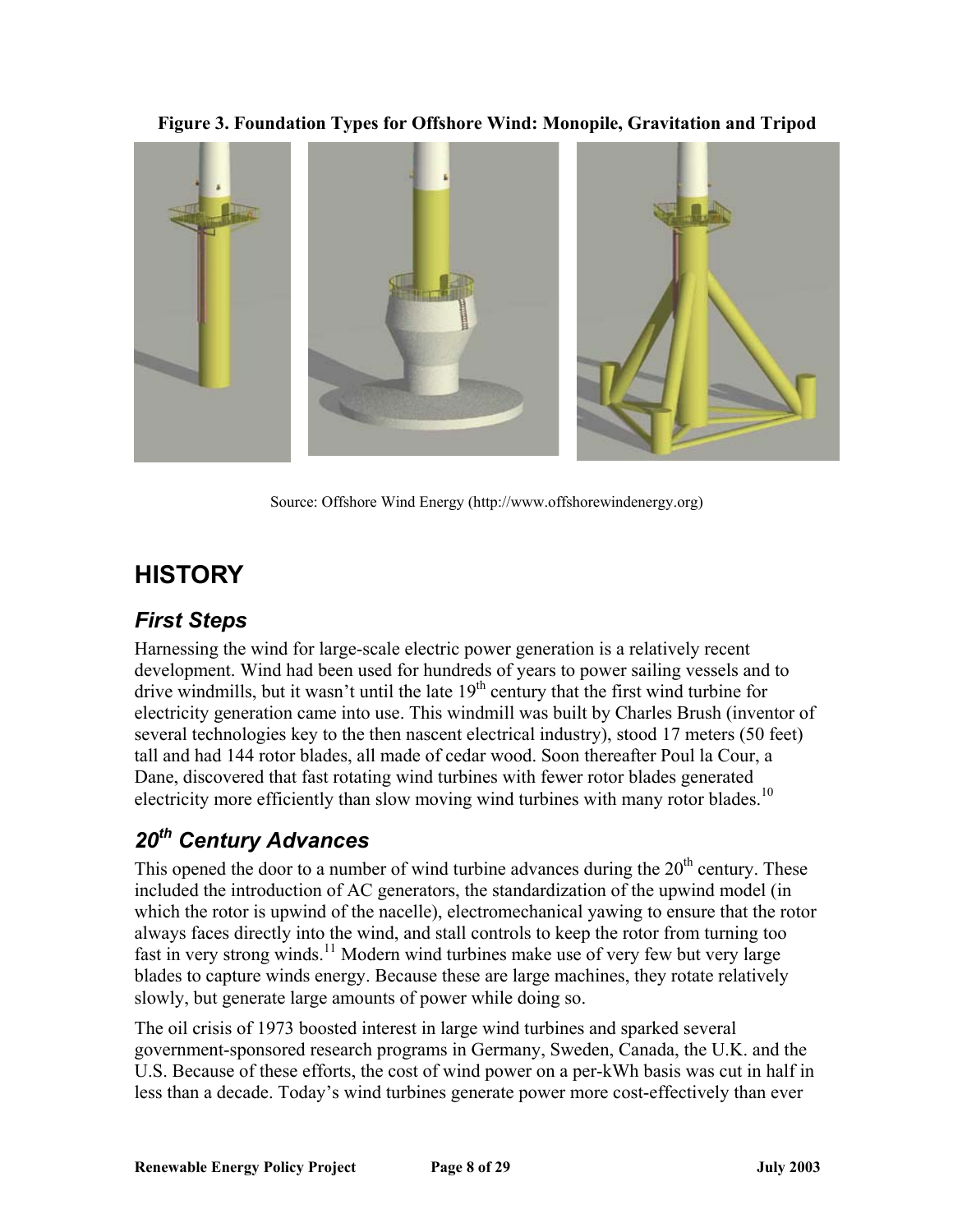<span id="page-8-0"></span>before, with the busbar cost dropping from 38 cents per kWh in the early 1980's to between two and six cents today, depending on location.<sup>12</sup> Wind power approaches competitiveness with conventional generation at this price point.

#### *Wind Power Today*

Wind power is the world's fastest growing source of electricity. Generating capacity grew at an average annual rate of 25% between 1990 and 2000, exceeding less than 2% annual growth in each of nuclear, oil and natural gas, and an average annual decline of 1% in coal consumption over this period.<sup>13</sup> As of the end of 2002 total global wind generating capacity exceeds 31,000 MW, and provides about 65 billion kWh of electricity annually.<sup>14</sup> This is enough to meet the needs of over 6 million average American homes.<sup>15</sup> Generating capacity is mainly concentrated in just five countries; Germany (36%), the U.S. (18%), Spain (14%), Denmark (10%) and India (6%) together account for 84% of the total (see Figure 4). $^{16}$  $^{16}$  $^{16}$ 

As of the end of 2002, generating capacity in the U.S. was highly concentrated in just two states, California and Texas, which together accounted for about two thirds of the national total of 4,660 MW (see Figure 5).<sup>[17](#page-28-16)</sup>



**Figure 4. Distribution of Wind Power Generating Capacity Worldwide, 2001**  Source: AWEA Global Wind Energy Market Report, March 2002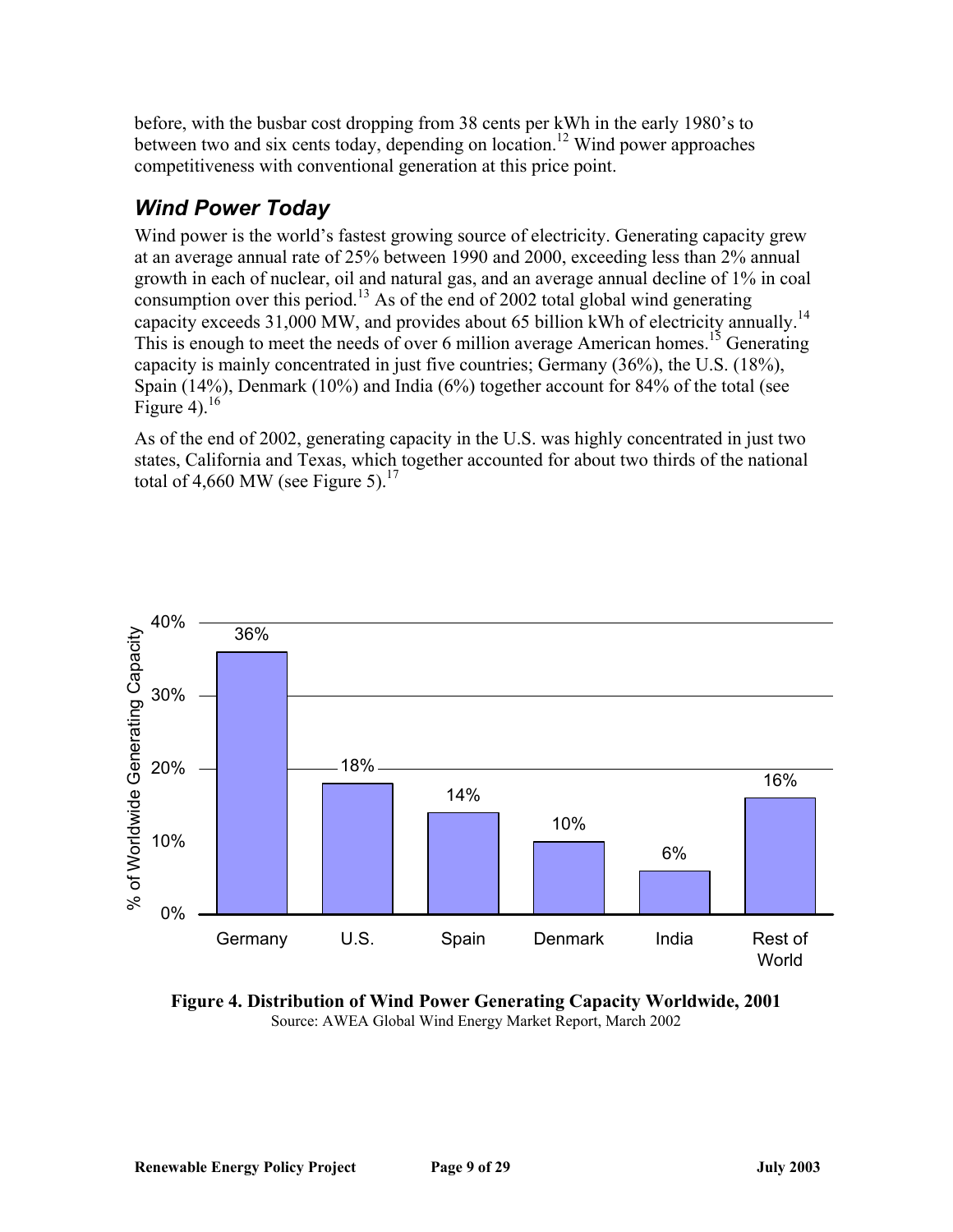<span id="page-9-0"></span>

**Figure 5. Wind Generating Capacity in the United States, 2001 and 2002** 

Source: U.S. Dept. of Energy, National Renewable Energy Laboratory (NREL)

### *History of Offshore Wind*

The first offshore wind park, a five MW installation near Vindeby, Denmark, came online in 1991.<sup>18</sup> By the end of 2002, there were ten offshore wind farms in operation worldwide—all in Northern Europe—with a combined generating capacity of 250 MW. This represents a compound annual growth rate of 43%.<sup>19</sup> This development has been fueled largely by the presence of good wind resources in the North and Baltic Seas and by the availability of ever larger, more efficient turbines with which to tap this resource. "Mega" turbines, those that can generate 1 MW of power or greater, reached large-scale production in 1998, and today "multi-megawatt" turbines with capacities of 2.5 MW are being installed in some locations.<sup>[20](#page-28-19)</sup>

# **ECONOMICS**

#### *Overview*

While wind is a free resource, the systems used to capture the energy in the wind and convert it into electricity are not. Wind power production requires large capital outlays upfront, but does not incur fuel costs over the life of the plant. Wind producers also incur significant costs due to transmission infrastructure and regulatory frameworks that have been developed to suit the special characteristics of the fuels from which electricity has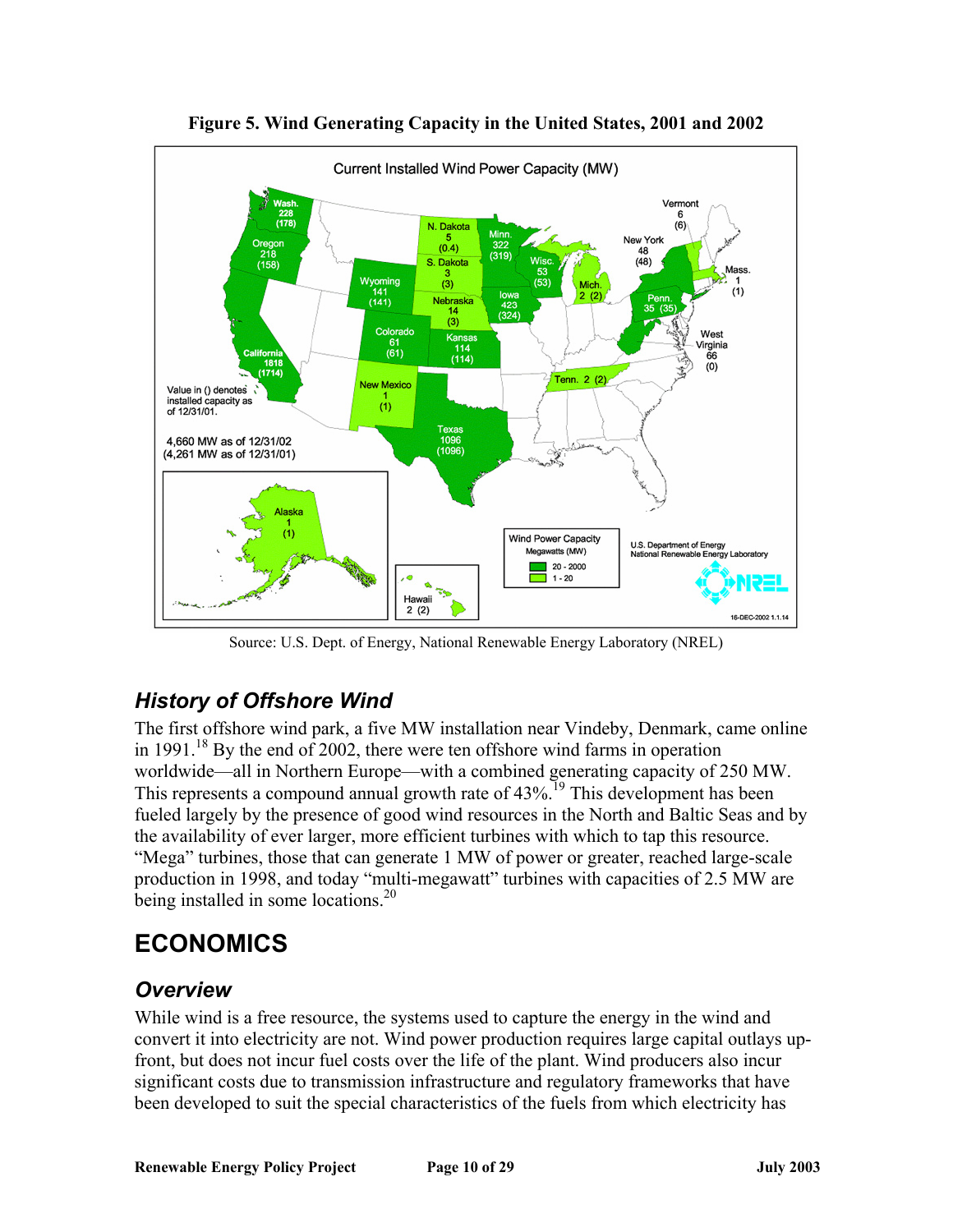<span id="page-10-0"></span>traditionally been produced—such as coal, nuclear and hydropower—but not wind. The many benefits of wind power accrue to producers, utilities and society. Benefits to utilities are discussed later in this section; benefits to society are discussed in the Environmental Impacts section below. Governments can help to spur wind development by revising regulations and providing financial incentives to wind power producers.

### *Cost Measures*

The installed capital cost of a wind farm includes planning, equipment purchase and construction of the facilities. This cost, typically measured in \$/kW, has decreased from more than \$2,500/kW in the early 1980's to less than \$1,000/kW for wind farms in the U.S. This decrease is due primarily to improvements in wind turbine technology, but also to the general increase in wind farm sizes. Larger wind farms benefit from economies of scale in all phases of a wind project from planning to decommissioning, as fixed costs can be spread over a larger total generating capacity.

Capital costs, which include the purchase of the turbine itself, construction of access roads and foundations, connecting to the grid and installation, account for about 70% of the total cost of energy. This is in contrast to fossil fuel-powered generation, which typically has lower up-front capital costs, but incurs fuel costs over the life of the system. Capital costs are now typically less than \$1000 per kW of generating capacity for large wind farms.

Maintenance costs account for about 20% of the total cost of energy. Much of this is for unscheduled, but statistically predictable, maintenance. These costs increase steadily with increased wear and tear on the turbines. Since the amount of wear and tear is roughly proportional to the amount of power produced, maintenance costs are roughly proportional to energy production. A reasonable rule of thumb for large wind farms is  $$0.005/kWh.<sup>21</sup>$  $$0.005/kWh.<sup>21</sup>$  $$0.005/kWh.<sup>21</sup>$ 

Property taxes, land use, insurance, transmission/wheeling, substation maintenance, and general & administrative costs together account for the remaining 10% of the total cost of energy. $^{22}$ 

### *Levelized Cost*

The levelized cost of energy, commonly expressed in cents/kWh, is the annual cost of recovering the total capital costs plus the recurring costs such as operations and maintenance and royalty payments divided by annual expected output. Table 1 (below) shows levelized costs for a 500 kW turbine, representative of a small-sized turbine for utility-scale applications.

Utility-scale wind farms in the U.S. produce wind power at a levelized cost of approximately two to six cents per  $kWh<sup>23</sup>$  Cost varies due to differences in scale, quality of wind resource, and cost of financing. Cost of energy is the best of the three cost measures described here by which to compare the cost of wind power with the cost of electricity from other sources. However, while the cost of energy of a particular wind project is relatively straightforward, the comparison of the cost of wind generation to other types of generation is often controversial.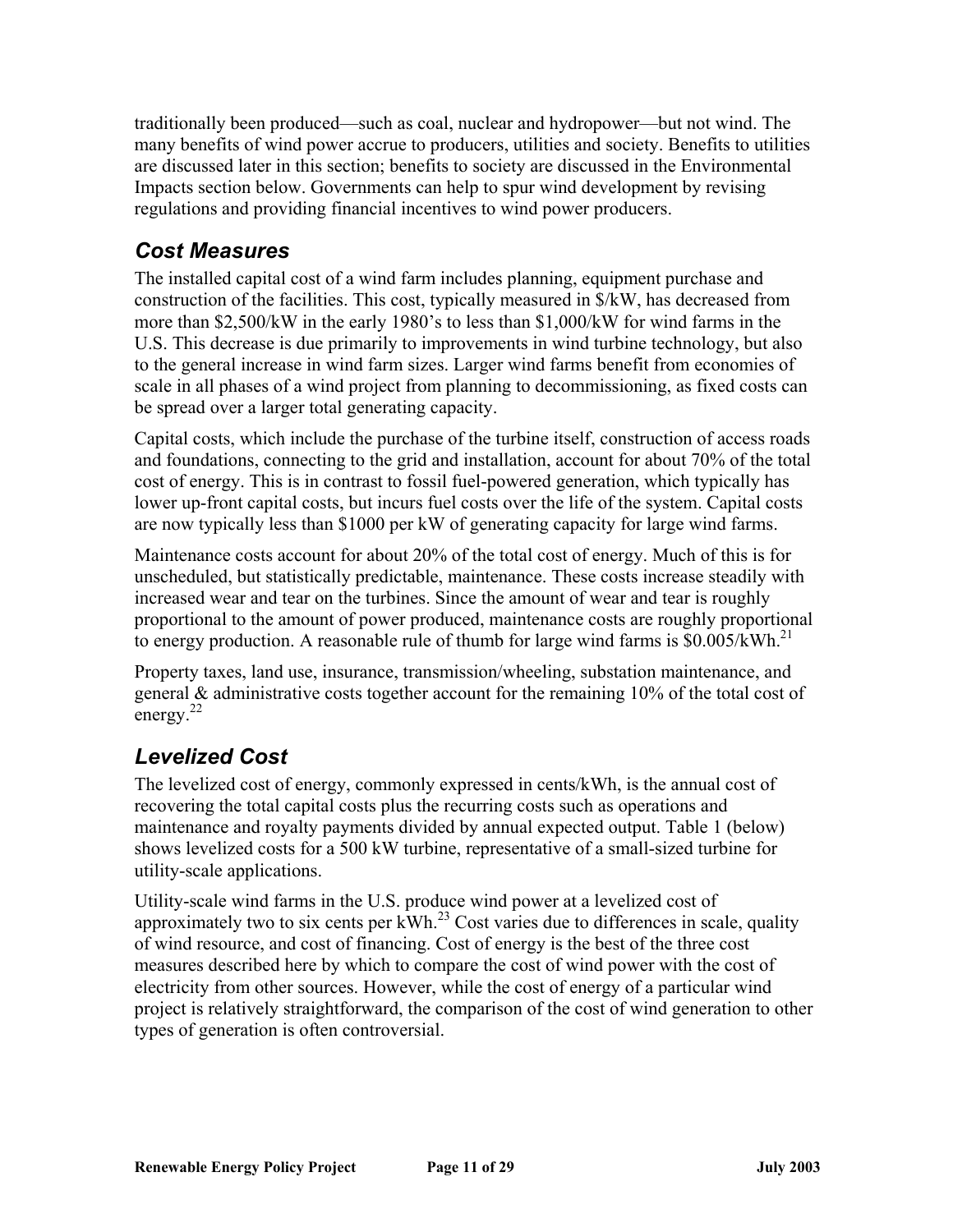| Cost of Energy Component    | Value<br>(cents/kWh) | Percent of Total Cost of Energy |
|-----------------------------|----------------------|---------------------------------|
| Capital cost                | 3.08                 | 70%                             |
| Unscheduled maintenance     | 0.68                 | 16%                             |
| Preventive maintenance      | 0.18                 | $4.1\%$                         |
| Major overhaul              | 0.04                 | $0.92\%$                        |
| Other operating costs       | 0.39                 | 8.9%                            |
| <b>Total cost of Energy</b> | 4.37                 | 100%                            |

<span id="page-11-0"></span>**Table 1. Typical Levelized Cost of Energy for a Single 500 kW Turbine (\$1997)** 

Source: National Wind Coordinating Committee<sup>[24](#page-28-23)</sup>

Wind and natural gas generation were compared head-to-head in a 1999 decision by the State of Colorado Public Utility Commission (PUC) on choice of generation contracts to meet new load in the area served by Xcel Energy. Xcel had initially rejected wind contracts for 162 MW in favor of natural gas, based on assumptions of low natural gas costs, low capacity value for wind, and high wind ancillary service costs. However, after careful economic analysis the Colorado PUC found that wind "is justified on purely economic grounds, without weighing other benefits of wind generation that could be considered under the Integrated Resource Planning (IRP) rules."<sup>[25](#page-28-24)</sup>

Specifically, the Colorado PUC found three important results to support the decision that the wind power bid was cost effective:

- New wind generation on Xcel's system is predicted to cost less than new gas-fired generation, assuming that gas costs are more than \$3.50 per million cubic feet (mcf)
- For the 162 MW project, wind power receives a fair capacity value of 49 MW.
- Ancillary services to back up new wind power are not a major cost.

#### *Variability and Grid Integration*

Just as wind resources vary over time, demand for electricity fluctuates seasonally and over the course of the day. Utilities can, to a certain degree, predict peaks and troughs in demand and, since electricity is difficult to store, must arrange to secure just the right amount of power from generators at all times. Generally, this is done by having some plants run continuously at relatively constant output levels to meet what is called base load demand. These include primarily coal-fired, natural gas combined-cycle, hydropower and nuclear plants. Peaks in demand are satisfied by plants that can be more quickly turned on and off, such as natural-gas-fired simple-cycle plants.

Wind power is used when available to offset use of conventional fuels, which provides diversity in a utilities energy generation portfolio and a hedge against the impacts of natural gas price volatility. When and where wind resource peaks coincide with demand peaks, utilities benefit if they can use wind power to offset more expensive natural gas peak generation.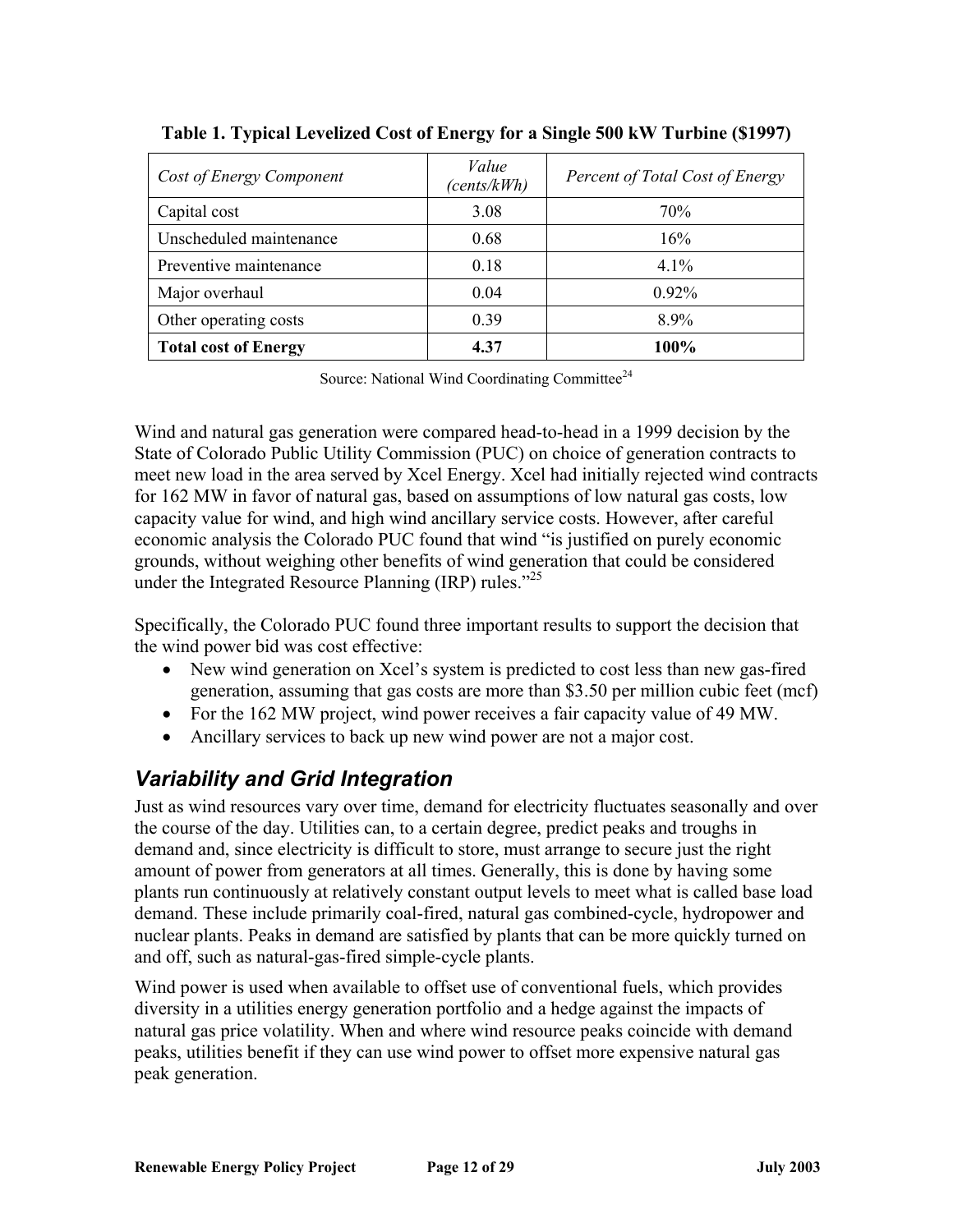<span id="page-12-0"></span>There has been criticism that the cost of integrating wind power into utility grids may be excessive due to the variable nature of the wind resource. However, according to the American Wind Energy Association (AWEA), costs are low at low levels of wind penetration in the grid. AWEA states that the technical limits of integration are reached when wind is providing about 40% or more of the total electricity on an annual basis. The economic costs of adding wind at low penetration levels are less than 0.2 cents/kWh, and at medium levels less than 0.2-0.5 cents/kWh. What is low and medium varies by application[.26](#page-28-25)

### *Capacity Credit*

The unresolved issue in cost comparisons between generating types is this: How should the cost of wind generated electricity be compared to coal and natural gas if wind is intermittent and the other resources are firm.

Electricity usage is measured in two ways: maximum usage at a point in time and total usage over time. Since electricity cannot be easily stored, utilities can only provide reliable service if they can serve both the maximum demand and the total usage likely to be placed on a system. They must, in addition, provide reserves to cover the unexpected outage of the largest units in the system plus unexpected outages affecting all units in a 10 even 20 year probability. For most systems reserves are 15% to 20% of expected peak demand.

The costs related to providing reliable service break down in the same two dimensions: capacity cost is the cost of meeting peak demand and energy cost is the cost of providing a KWh usage. Wind is an intermittent resource. Given good historical weather records we can say with some certainty what the expected annual output will be from a wind project. We cannot say with the same certainty what wind production will be at the time of peak demand. As the Colorado decision showed, it is clear that wind generation should receive some credit for providing capacity.

It is beyond the scope of this paper to do any more than note this debate and caution that comparisons between different generating sources are for total bus bar costs. The determination of the capacity credit for wind generation will be determined in regulatory proceedings.

#### *Benefits to Utilities*

The addition of wind power generation to the mix can provide economic benefit to power utilities. $27$  Wind power can:

- 1. Help hedge against the volatile prices and uncertain availability of fossil fuels, as well as the uncertainty inherent in hydropower generation (due to variations in rainfall).
- 2. Be added incrementally, thus reducing the risk of incurring stranded costs due to excess capacity.
- 3. Provide generation capacity in geographic areas that are underserved by existing generation capacity. This can help to maintain proper voltage and current levels throughout the grid and reduce the need for upgrades to the transmission grid.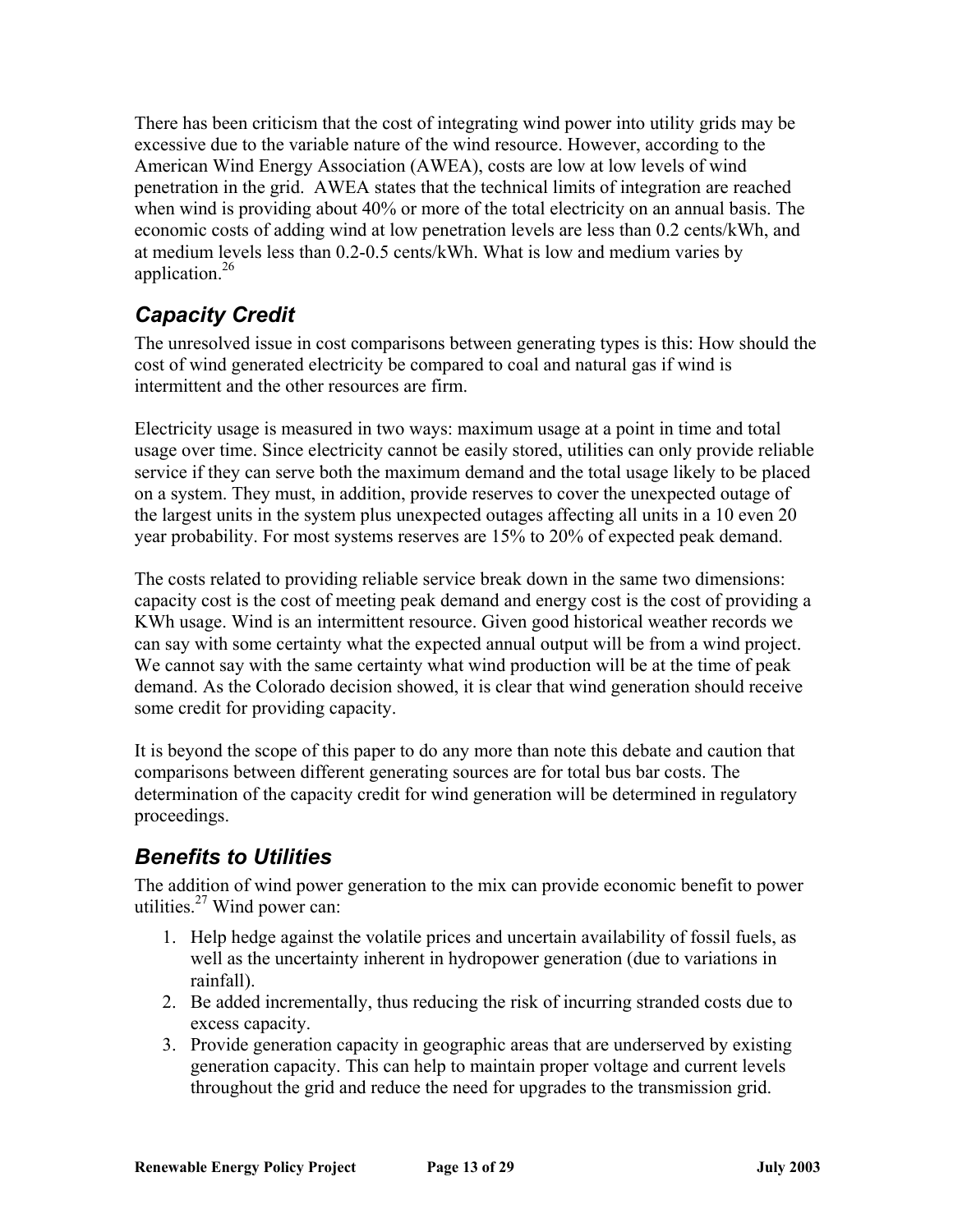- <span id="page-13-0"></span>4. Help utilities to meet government-mandated Renewable Portfolio Standards  $(RPS)$ <sup>[28](#page-28-27)</sup>
- 5. Serve as a hedge against future environmental regulations. In the past utilities could easily pass on to their customers any increased costs that they incurred due to the imposition of more stringent environmental regulations. This is not necessarily the case in today's competitive markets, where reducing exposure to regulatory risk may increase competitive advantage.
- 6. Provide an attractive product to customers who are seeking "green" power.

### *Economics of Offshore Wind*

Two key factors differentiate offshore wind economics from those of onshore wind. The presence of stronger, less turbulent winds increases the revenue potential, while the location at sea increases construction and maintenance costs. These two factors tend to balance one another, resulting in a total cost of energy from offshore sites similar to that found at onshore sites. $29$ 

Capital costs at offshore sites are between 30 and 70% greater than at onshore sites, according to a British Wind Energy Association report published in 2000.<sup>30</sup> This is driven primarily by the high cost of building marine foundations, procuring installation equipment, and running submarine cables to carry the electricity to shore. However, these costs have decreased substantially in recent years, particularly because of improvements in foundation technology.<sup>31</sup> Operation and maintenance costs are also considerably higher because ships are needed to bring personnel and equipment to the turbines and a turbine may be inaccessible when the seas are rough.

As mentioned, these additional costs are balanced by the increased energy production possible at sea. In addition, because of the reduced wind shear encountered over water, offshore wind farms are being designed to last for 50 years, rather than the more common 20-25 year lifespan found on land. With a major refurbishment after 25 years, the greater investment required for an offshore wind park can be amortized over roughly twice as many years as a similar onshore park.

High energy prices, proximity to major population centers, and the presence of excellent wind resources in the North and Baltic Seas have fueled the development of offshore wind farms in Northern Europe. In contrast, the first offshore wind farms in the U.S. are still in the planning stages. Lower energy prices and the availability of good wind resources inland have delayed the development of offshore wind there. However, more than half of U.S. residents live in coastal counties<sup>32</sup>, so offshore wind farms in these areas could avoid the higher transmission costs faced by wind farms in remote locations. In addition, several states in the densely populated Northeast, including New Jersey, Connecticut and Massachusetts, have established Renewable Portfolio Standards (RPS)<sup>33</sup>, and wind may be one of the least-cost options available to meet these requirements.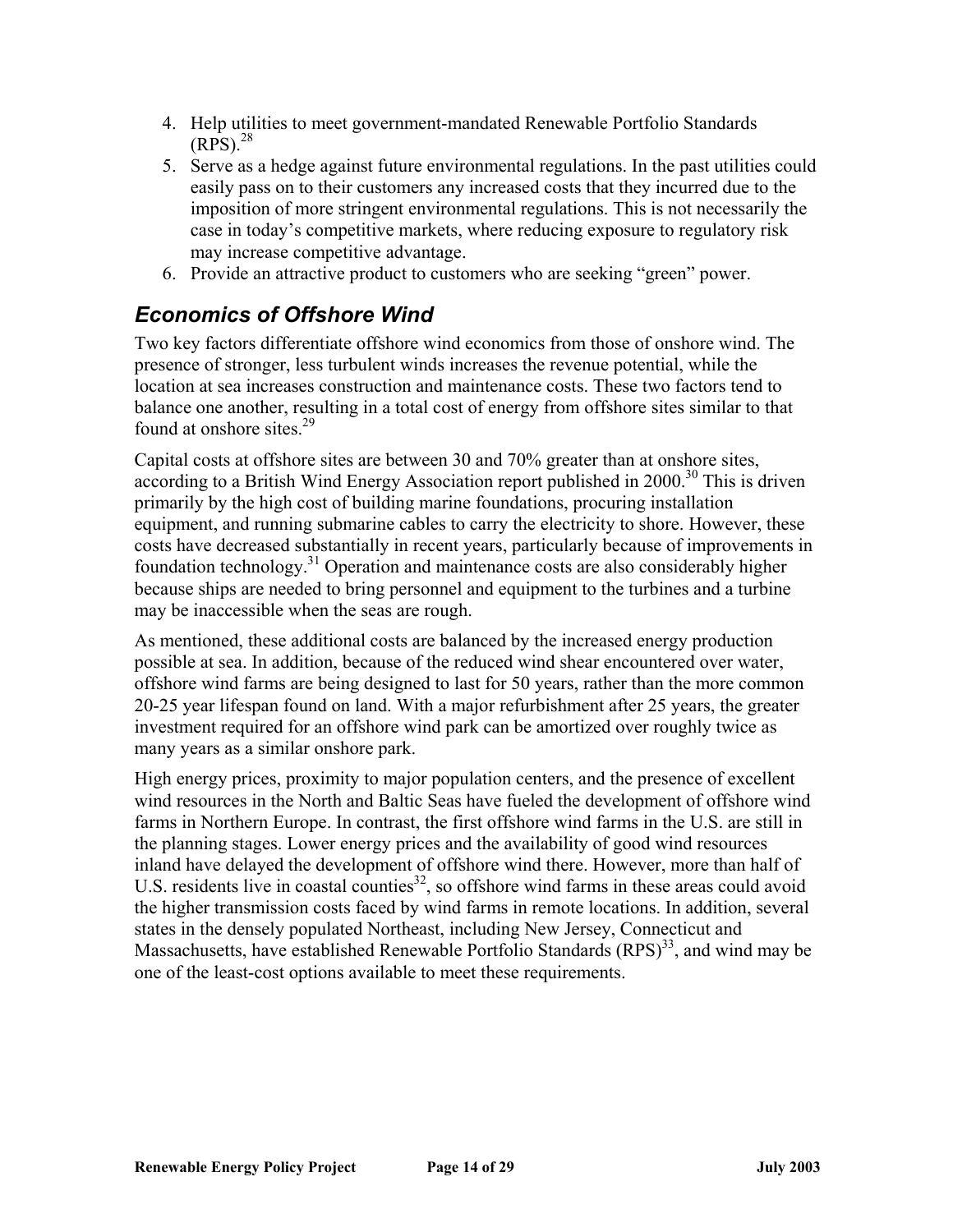# <span id="page-14-0"></span>**ENVIRONMENTAL IMPACTS**

### *Environmental Benefits*

The environmental benefits of wind power are felt locally, regionally and globally. Wind power can displace power from fossil fuel-powered plants, and thereby help to improve local air quality, mitigate regional effects such as acid rain, and reduce greenhouse gas emissions. On average, each MWh of electricity generated in the U.S. results in the emission of 1,341 pounds of carbon dioxide  $(CO_2)$ , 7.5 pounds of sulfur dioxide  $(SO_2)$  and 3.55 pounds of nitrogen oxides  $(NO_x)$ .<sup>34</sup> Thus the 10 million MWh of electricity generated annually by U.S. wind farms represents about 6.7 million tons in avoided  $CO<sub>2</sub>$  emissions, 37,500 tons of SO<sub>2</sub> and 17,750 tons of NO<sub>x</sub><sup>35</sup>. This avoided CO<sub>2</sub> equals over 1.8 million tons of carbon, enough to fill 180 trains, each 100 cars long, with each car holding 100 tons of carbon every year.<sup>36</sup> Note that these figures are national averages and do not account for regional differences in fuel mix. Wind has the potential to displace relatively more emissions in areas where more heavily polluting fuels predominate.

Power plants emit pollutants as a by-product of power generation, but also may account for further emissions in connection with plant construction, operation, and decommissioning. For example, the mining and transport of fuel are themselves energy-intensive activities, with associated emissions and environmental impacts. Wind compares favorably to traditional power generation on this metric as well: lifecycle  $CO<sub>2</sub>$  emissions per unit of power produced by a wind farm are about 1% of that for coal plants and about 2% of that for natural gas facilities (see Figure 7).<sup>[37](#page-28-36)</sup>

Wind power is also comparatively energy efficient. The Energy Payback Ratio, a comprehensive measure of energy efficiency, is calculated by dividing the total amount of energy produced by a plant by the total energy consumed by the plant. One recent study calculated an Energy Payback Ratio of 23 for wind, 16 for nuclear, 11 for coal and 5 for natural gas.<sup>38</sup> This means that for each unit of energy put into building, maintaining and decommissioning a wind plant, for example, 23 units of electrical energy are obtained, on average.

Traditional power generation makes use of large amounts of water for the cooling of condensers and reactors and in mining processes. Overall, the power sector returns about 98% of the water it uses back to the source. However, much of this water is returned to lakes or streams containing heavy metals (from mining) or at significantly higher temperatures, causing damage to local ecosystems. In contrast, wind power makes use of small amounts of water, primarily for cleaning rotor blades.<sup>39</sup>

When a wind development is located on farm or range lands, the landowner typically receives royalties from the wind farm developer. One large wind turbine, occupying just a quarter acre of land, can provide approximately \$2000 to \$4500 in royalties annually. This income effectively increases the land's economic value and can provide the farmer with a hedge against crop price fluctuations. And the land can be used concurrently for both "wind farming" and conventional farming and ranching, since the wind turbines themselves occupy only about 5 to 15% of the land area encompassed by the wind farm.<sup>[40](#page-28-39)</sup>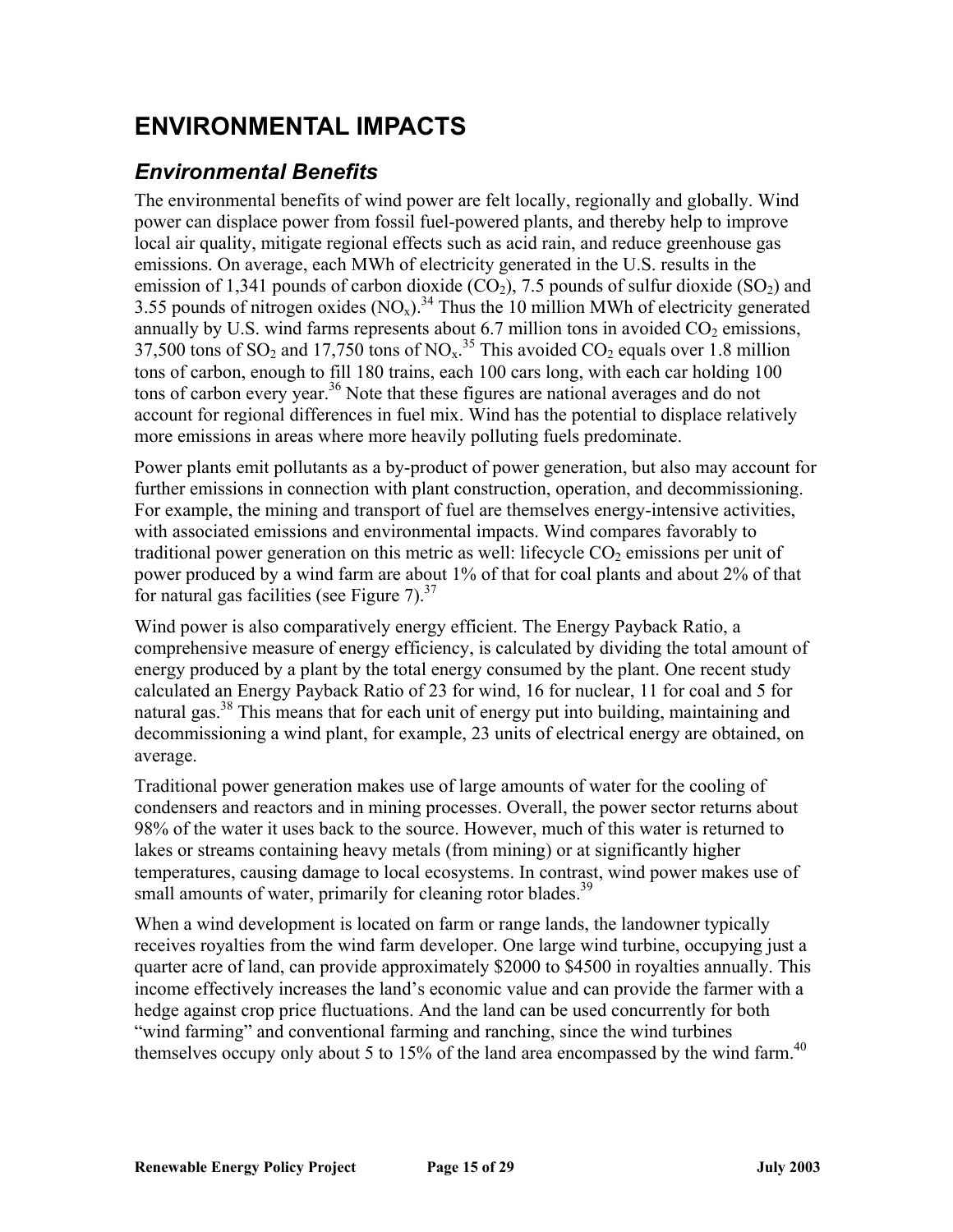<span id="page-15-0"></span>

**Figure 7. Life Cycle Carbon Dioxide Emissions, by Fuel** 

Sources: "Life Cycle Energy Cost of Wind and Gas-Turbine Power" by White, Radcliffe and Kulcinski, University of Wisconsin, 1999 (http://fti.neep.wisc.edu/FTI/POSTERS/sww\_energy\_ctr.pdf) and CA-OWEE, Final Report, Dec 2001, p7-1 (http://owe.starforze.net/ca-owee/indexpages/downloads/CA-OWEE\_Complete.pdf)

As a result, wind developments can help expand rural tax bases and in some cases stave off urban development. $41$ 

These and other factors contribute to the positive environmental profile of wind power. A technologies is available in "The Environmental Imperative for Renewable Energy: An more detailed comparison of the environmental impacts of various power generation Update" by Adam Serchuk for Renewable Energy Policy Project, April 2000 (http://www.repp.org/repp\_pubs/articles/envImp/envImp.pdf).

#### *Environmental Concerns*

The primary environmental concerns with wind power are related to potential visual, concerns can be addressed through proper siting, public education, and the use of improved auditory, locational and wildlife impacts of windfarm installations. However, these technologies. auditory, locational and wildlife impacts of windfarm installations. However, these<br>concerns can be addressed through proper siting, public education, and the use of improve<br>technologies.<br>Some are concerned by the visual i

Some are concerned by the visual impact of wind farms. On land, wind turbines are located vertical towers and the motion of the rotors cause the wind turbines to become focal points wind parks, likewise, are usually situated within sight of the shore. In both cases, the in the landscape for observers close to the wind towers.<sup>42</sup> Fortunately, newer, larger rotors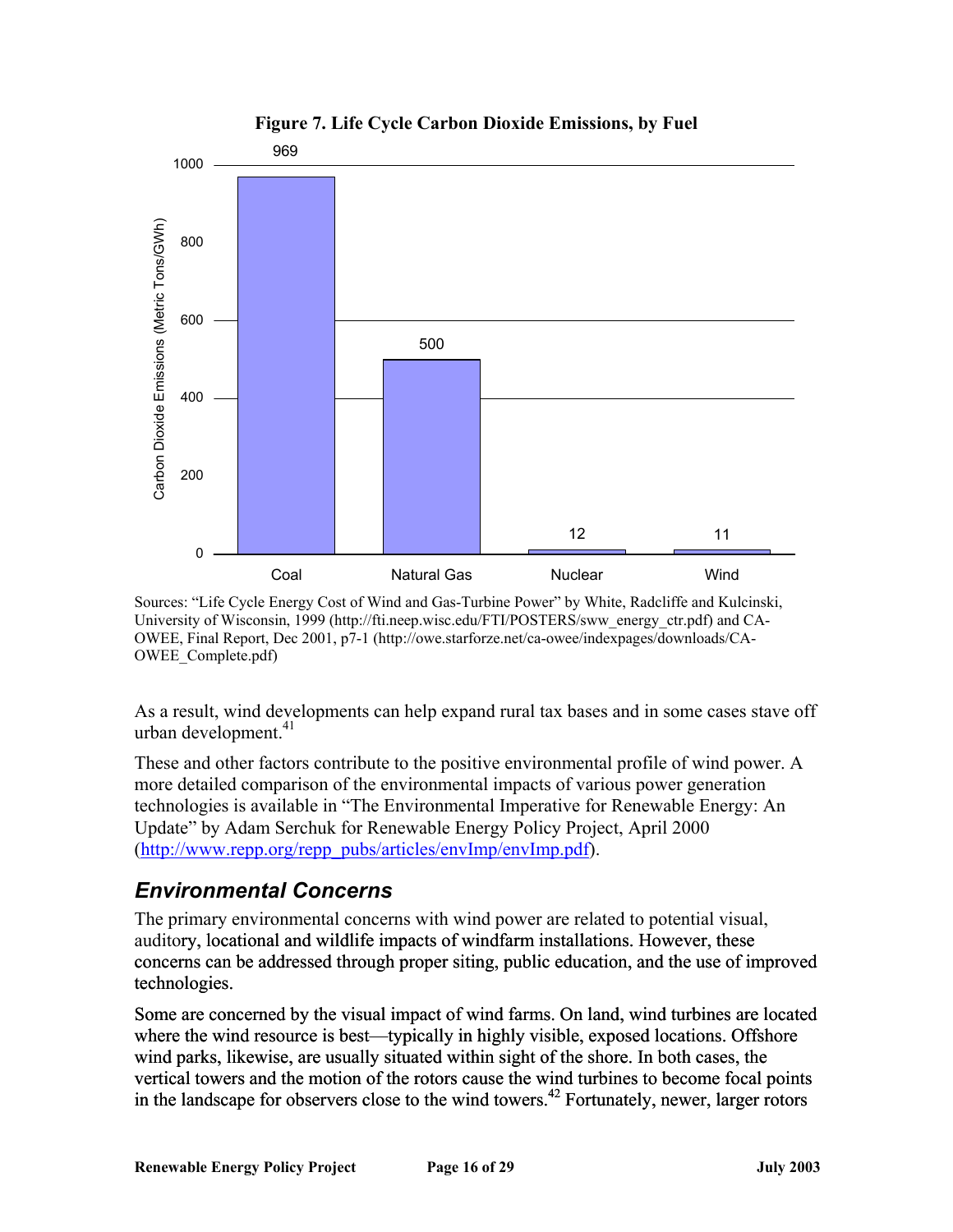<span id="page-16-0"></span>rotate more slowly than their predecessors, and thus are less eye-catching. To further mitigate the visual impact of wind turbines they can be painted to match their surroundings—NATO standard gray for offshore sites, for example.

Some of the wind energy captured by wind turbines is unavoidably transformed into sound technology have greatly diminished the amount of sound produced in this way. Some masked by ambient noise, such as that from the wind rustling leaves or grasses. The sound energy. Air moving by the rotors generates sound, though improvements in rotor sound may also emanate from the gearbox and generator, though sound absorbing materials are used to mitigate this. The apparent noise level of a typical wind farm at 350 meters distance varies between 35 and 45 dB(A). This is similar to the noise level in the reading room of a library. Keep in mind that a wind turbine produces no sound when it is not producing electricity, that is, below the "cut-in" speed. Above this speed, the amount of sound increases as the wind speed increases. Thus, wind farm noise will be partly also tends to be spread out across many frequencies, like white noise, further contributing to its unobtrusiveness. With proper considerations for sound propagation, wind turbines can be sited to have negligible noise impacts.<sup>[43](#page-28-42)</sup>

Surveys indicate widespread public support for wind energy in countries where wind mentioned issues—visual impact and sound—are the most commonly voiced concerns. response to many other forms of new development as well, including buildings, highways, development has already taken place. However, proposed wind farms do sometimes encounter local opposition, especially in more densely populated areas. The above-This pattern of local opposition, known as NIMBY (Not In My Backyard), arises in airports, tunnels and other types of power plants. Research suggests that where the local population is educated on the benefits of wind power and is involved in the planning process, involved opposition is less.<sup>44</sup>

Concern arose when studies in the early 1990's documented the death of raptors from turbines had been sited in the middle of prime raptor habitat. Extensive studies performed collisions with wind turbines in Altamont Pass, California. It was discovered that these subsequently at sites around the U.S. measured only one or two bird deaths per turbine per year[.45](#page-28-43) This is a small number, when contrasted with the estimated four to ten million birds that die each year in the U.S. from nighttime collisions with lighted telecommunications towers and the several hundred million more that die each year because of other human activities[.46](#page-28-44) In addition, birds can see (and avoid) the newer, larger, more slowly rotating rotors more easily. Nevertheless, wind farms, and even individual turbines, should be carefully sited to avoid undue harm to birds.

#### *Environmental Impacts at Sea*

Developers of offshore wind farms must consider the potential impacts of the construction conditions found at sites around the world. Experience to date gives no strong indications wind farms, see chapter 7 of the final report of Concerted Action on Offshore Wind Energy in Europe, Dec.  $2001<sup>47</sup>$  $2001<sup>47</sup>$  $2001<sup>47</sup>$ and operation of the wind turbines on sea life, including mammals, fish, plants and birds. The exact nature of these impacts will vary widely from site to site, due to the varied of severe environmental impacts, though research on this subject is still sparse. For an excellent review of current knowledge regarding the environmental impacts of offshore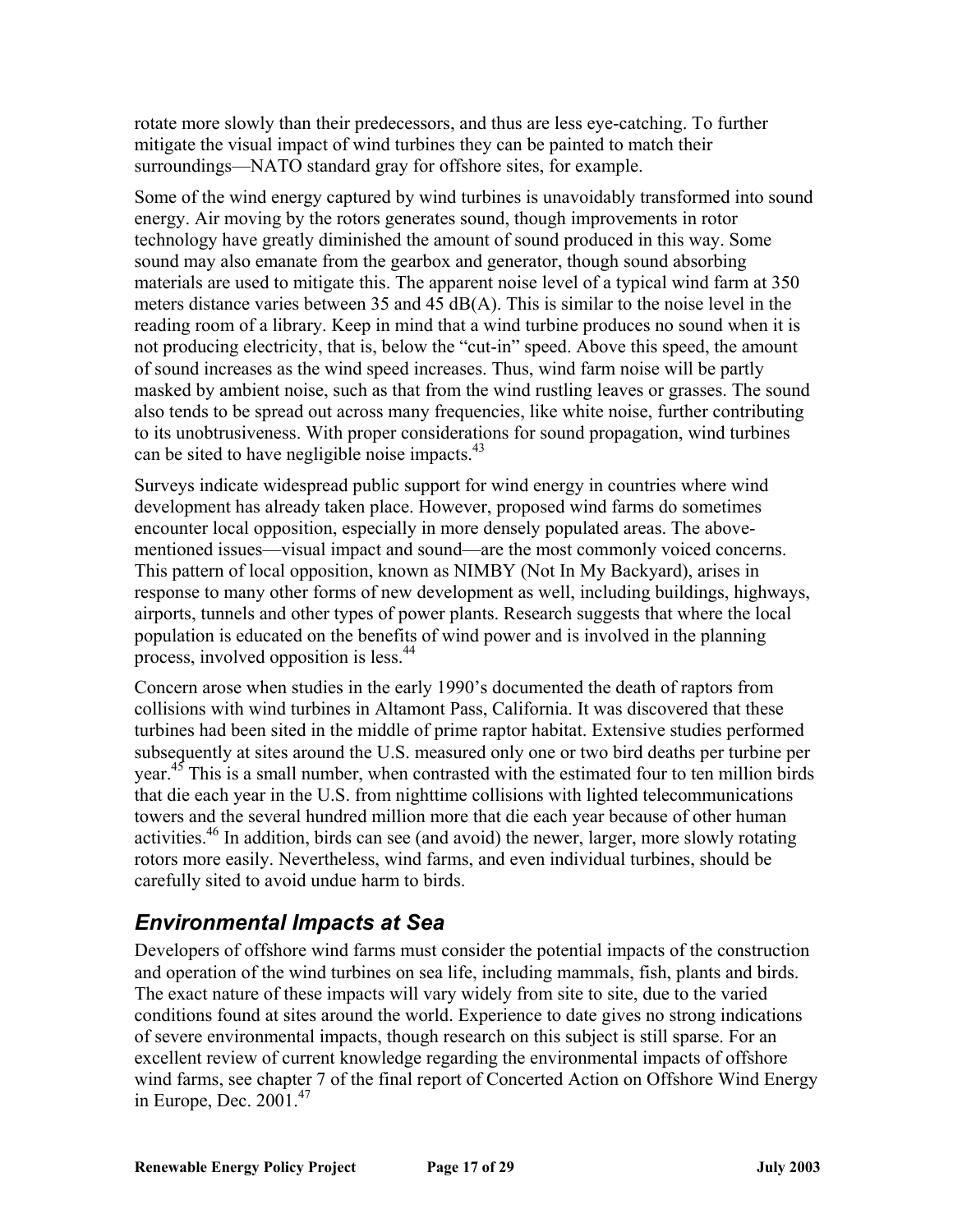# <span id="page-17-0"></span>**REGULATORY ISSUES**

From permitting to transmission, government and industry regulations determine the rules for the electricity marketplace. These rules create the framework within which electricity is traded between generators, utilities and end-customers. They influence whether, where and These regulations, as well as government incentives (discussed in the next section), play a large role in determining how quickly wind power is adopted. Effective policies will help what type of new plants are built. In some cases, these rules have been slow to change, giving unfair advantage to the traditional power generators that were in place when the rules were established, and unfairly penalizing newer forms of generation such as wind. level the playing field and ensure that wind can compete fairly with other fuel sources in the electricity market.

#### *Permitting Issues*

An important part of any wind development project is securing the permits necessary to build and operate the proposed wind farm. Developers may be required to obtain permits from multiple jurisdictions, including local municipalities and counties, state agencies and the federal government. They must consider many factors, including soil erosion, air and water quality, birds and other wildlife, the view shed, public health and safety and the presence of archaeological resources. This permitting process may take from several months to several years to complete.<sup>48</sup> The vast majority of large wind projects subject to the National Environmental Protection Act (NEPA) have required only a *Finding of No Significant Impact*, and not a full-blown Environmental Impact Statement (EIS).

defined and more uncertain, since no such facility has yet been approved. Individual states have authority over waters within three miles of their shores, and the federal government controls waters up to 200 miles out. Thus, projects situated in federal waters must obtain Offshore wind facilities in the U.S. face a similar permitting process, but it is less well the approval of the Army Corps of Engineers, the lead regulatory agency for offshore wind projects in federal waters. They must also obtain approval from the appropriate state agencies for the cabling that will link the wind farm with the grid.<sup>[49](#page-28-47)</sup> The U.S. Coast Guard must confirm that the wind turbines will not interfere with established shipping lanes and the U.S. Department of Interior (U.S. Fish and Wildlife Service) is involved with determining possible effects on fisheries.

commercial drilling operations in the Outer Continental Shelf. As of 2002, proposed legislation would put offshore wind farms under their authority as well, and would provide The U.S. Department of Interior currently oversees all oil and natural gas exploration and a transparent and uniform permitting process for offshore energy projects.<sup>[50](#page-28-27)</sup>

#### *Transmission Issues*

Wind producers face significant challenges due to transmission infrastructure and related regulatory frameworks that have been developed to suit the special characteristics of traditional electricity production—coal, nuclear and hydropower—and not wind. Three sources: (1) it is supplied intermittently, (2) the best wind resources are often located far characteristics of wind put it at a particular disadvantage vis-à-vis traditional generation from where the electricity is needed, and (3) wind is a relatively new entrant to the electricity generation market.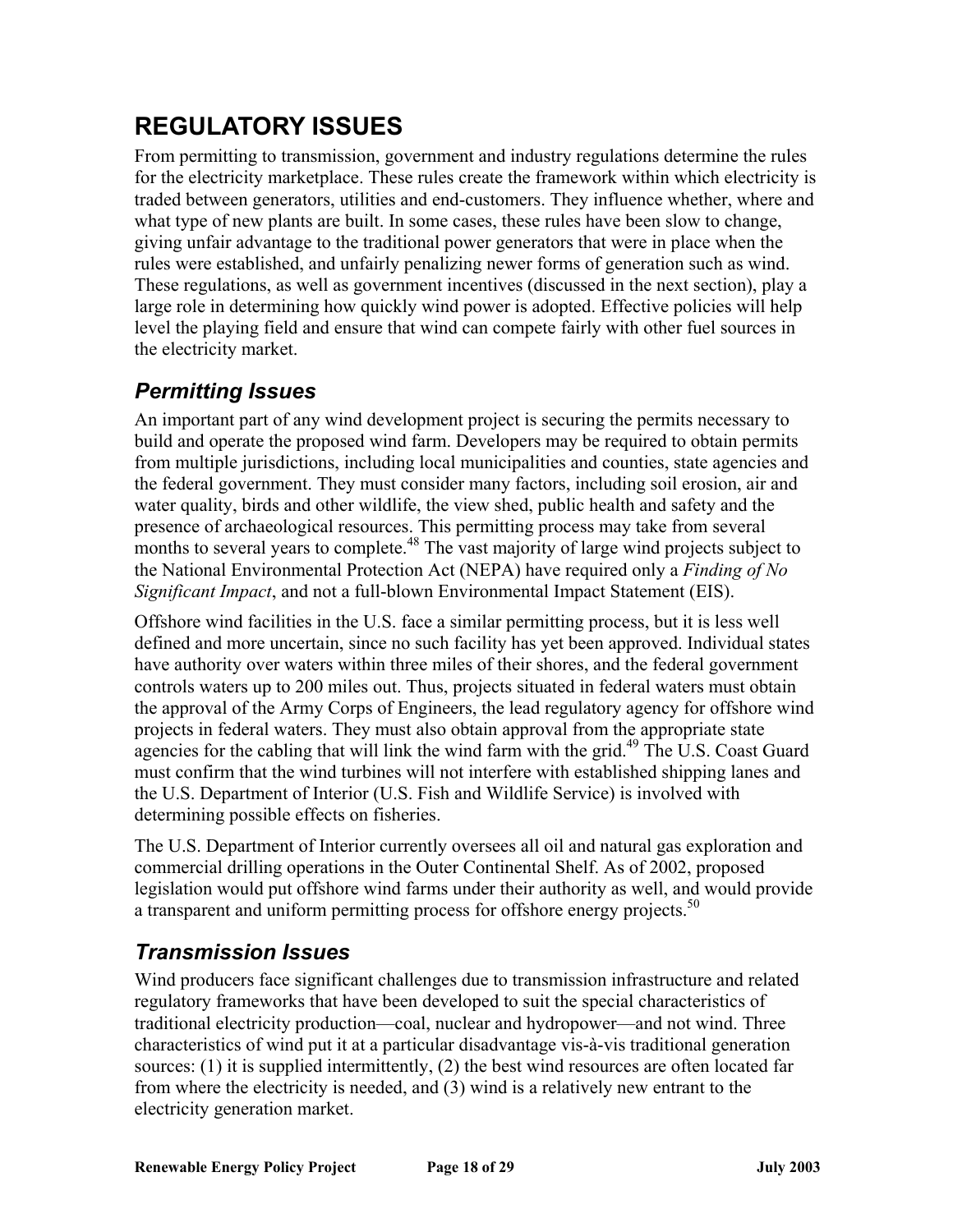<span id="page-18-0"></span>As mentioned earlier, electric utilities must match supply with demand throughout the day . In order to ensure a reliable and predictable supply of power, they contract with pow er generators to provide pre-deter mined amounts of power according to fixed schedules. operators can guarantee a certain output at some future time. However, this assumption is minute-ahead—forecasts, which are reasonably accurate. The ability to perform these near-Regulatory penalties for deviation from these schedules are significant—anywhere from two to ten cents per kWh.<sup>51</sup> This system is predicated on the assumption that power plant not valid for wind power plants, except in the case of short-term—hour-ahead or 10 term forecasts makes it possible for wind to participate in real-time balancing markets, which can help address reliability concerns.

transported to them. In contrast, good wind resources are often found far from urban areas, output levels, but unfairly penalizes wind plants, which often experience a large difference Most electricity demand is in urban areas. To reduce transmission costs, fossil and nuclear fuel-powered plants are typically situated close to urban areas and their fuels are and cannot be transported. Electricity produced by wind plants located in these remote areas must be transmitted great distances to its users. In some cases, wind developers are required to pay for the additional transmission infrastructure required, thereby reducing the economic feasibility of proposed wind projects. Some utilities charge generators on a permile basis, resulting in wind generators having to shoulder a disproportionate share of transmission costs. In other cases, a wind plant may have to pay a separate fee for each of several transmission systems through which the power it generates passes on its way to the distant consumers. This is known as "rate pancaking" in the utility literature. Another common practice is to levy a transmission charge on generators based upon their *peak output* during a given period. Revenues, however, are more closely related to *average output*. This practice is reasonable when there is little difference between peak and average between peak and average output levels.

transmission path exceeds its reliable capacity, utilities react by limiting generation. Historically, they have allocated transmission capacity to those generators that have been Wind's status as a relatively new entrant to the electricity market also puts it at a disadvantage when competing for scarce transmission capacity. When the demand for a in the market longest. When newer market entrants have been allowed to bid for constrained capacity, wind producers have been frustrated by their inability to accurately predict how much capacity they will need at a given hour on a given day in the future.

#### *Impact of Emissions Regulations*

Stricter emission regulations can improve wind power's competitiveness by forcing fossil fuel-fired generating plants to internalize costs associated with their plants' emissions. In the U.S., the Clean Air Act of 1970/1977 is the Federal law that regulates air emissions from power plants. It was amended in 1990 to improve on existing, and introduce new, programs to address acid rain, smog and other environmental problems.<sup>52</sup> These programs, by introducing pollution caps or providing disincentives to pollute, affect the mix of fuel sources used to generate electricity in the U.S.

these plans may include the use of energy efficiency and renewable energy offsets. Thus, For example, U.S. EPA has set  $NO<sub>x</sub>$  emissions caps for the most heavily polluting states. These states must devise State Implementation Plans (SIP) for meeting these goals, and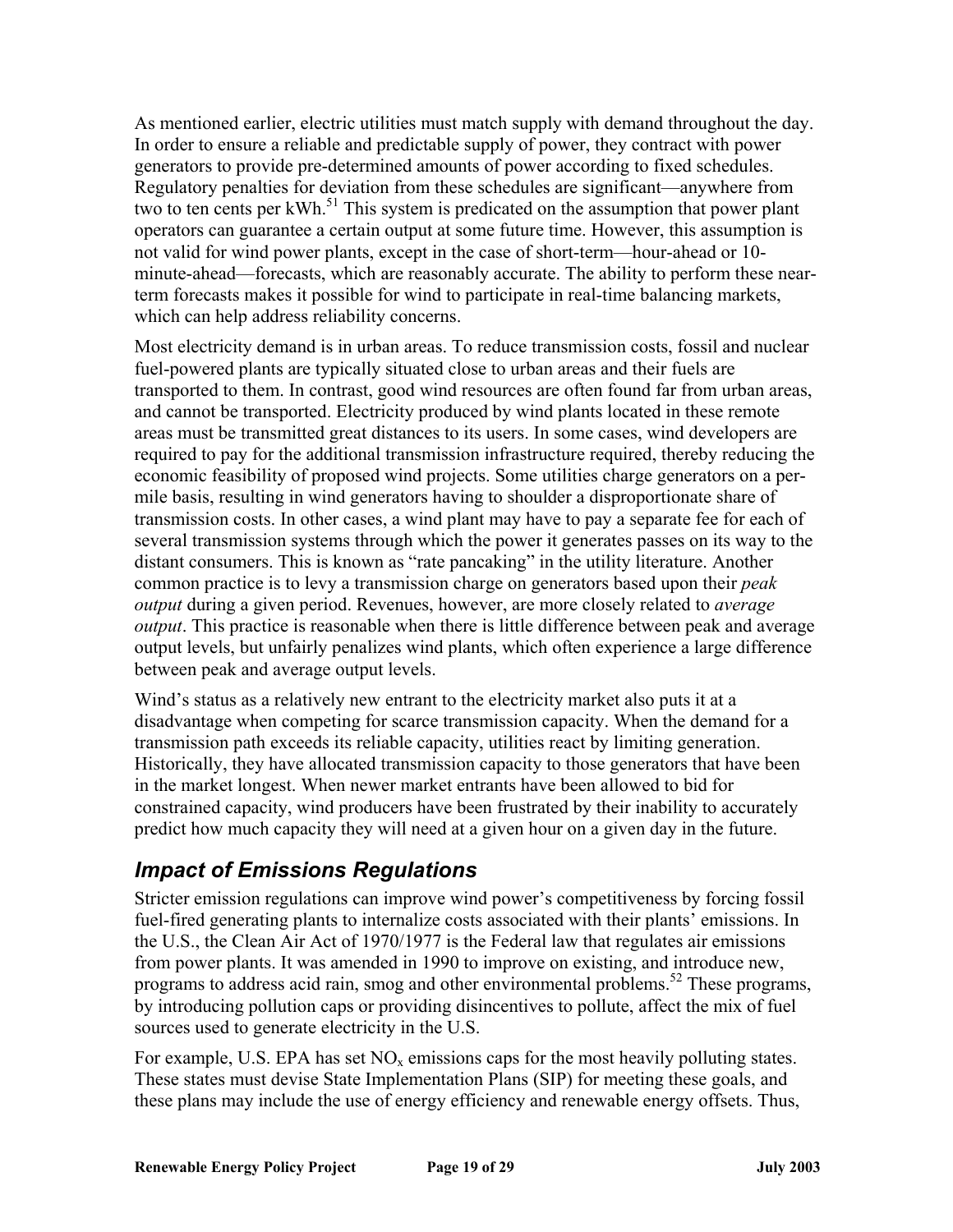<span id="page-19-0"></span>in some states wind power can play an important role in limiting  $NO<sub>x</sub>$  emissions and meeting EPA's requirements.<sup>53</sup> Incentives for limiting emissions can also be pursued indirectly, for example, by offering Production Tax Credits to those who produce emissions-free electricity.

Proposed changes to policy can be evaluated for their expected effects on the amount o f wind power generated in the future. The U.S. Energy Information Administration ( EIA) performed just such an ana lysis in 2001, at the request of the U.S. House of regulations that were in place as of the end of August 2000, annual wind power generation increases almost twofold from 10 billion kWh today to 19 billion kWh in 2020. If  $NO<sub>x</sub>$  and Representatives. In their reference case scenario, which takes into account the laws and SO2 regulations are strengthened, they forecast 34 billion kWh in 2020; and if, instead, a 20% Federal Renewable Portfolio Standard (RPS) is implemented, annual wind power generation is projected to climb to over 260 billion kWh in 2020 (see Figure 8).<sup>[54](#page-28-50)</sup>

# **PROMOTING RENEWABLES**

While wind power is approaching direct competitiveness with conventional electricity generation, governmental policies and incentives play an important role in helping to level the playing field and give wind a chance to compete fairly. Well-written and enforced . policy addressing the issues outlined below will help wind power reach its full potential





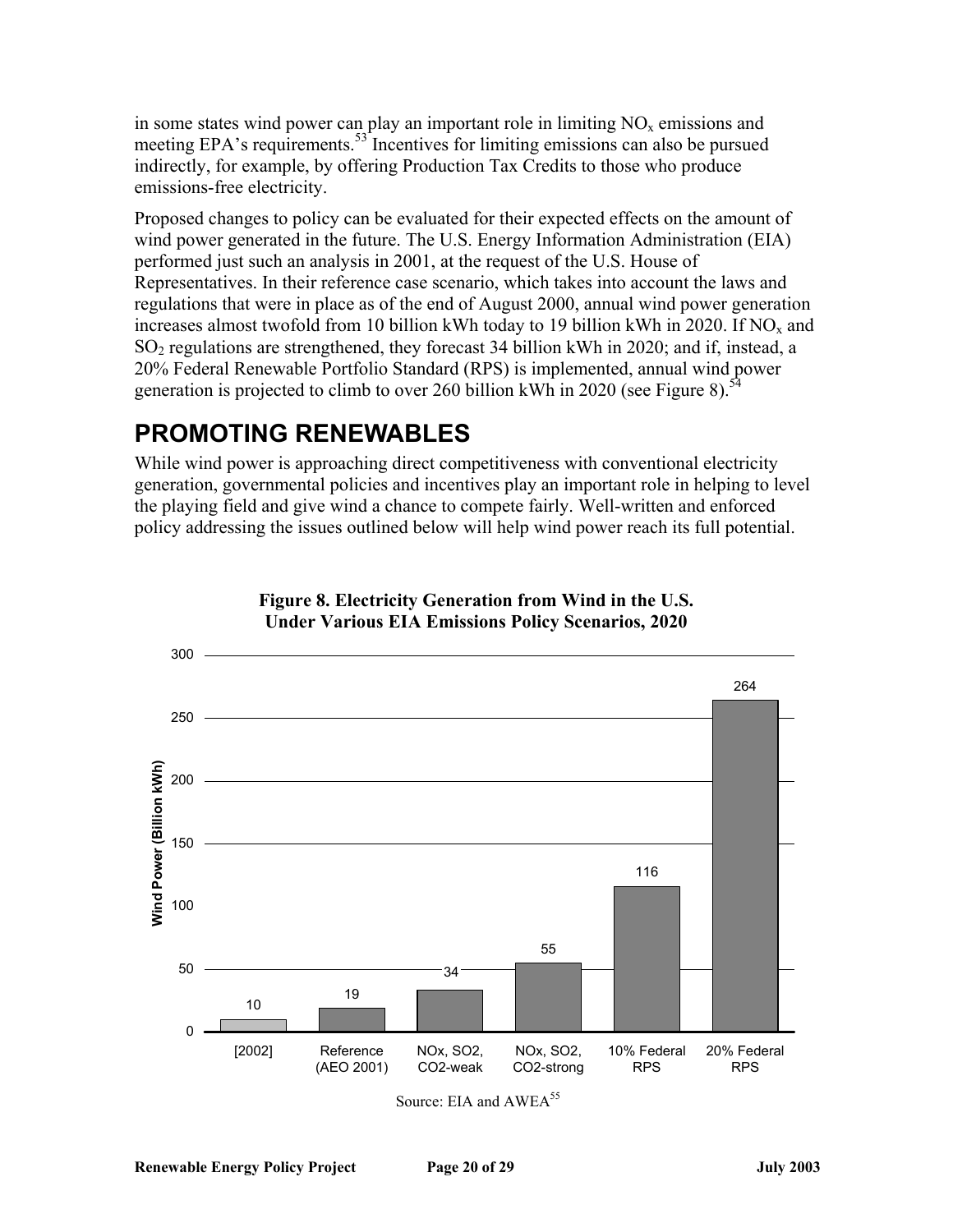#### <span id="page-20-0"></span>*Subsidies*

Government subsidies in the electricity industry have helped newer fuel sources to compete with traditional fossil fuel-powered plants, which often can produce electricity at lower cost to the producer. They can do so principally because the human health and environmental costs are largely externalized and born by society, creating a subsidy of sorts to fossil fuel burners. Subsidies, both direct and indirect, can reduce the effective cost of electricity from renewable energy sources, and thus increase sales. Direct subsidies consist of actual agency expenditures, including funds for research, technology development and regulation. Indirect or "off-budget" subsidies typically take the form of tax credits, interest rate discounts and insurance. Subsidies for renewable energy have often been proportionally less than those for conventional generation. For example, from 1947 to 1999, the U.S. government provided approximately \$150 billion in total subsidies to nuclear, solar and wind electricity production and technologies. Less than 1% of this went to wind, while nuclear and solar received roughly 96% and 3% of the total, respectively. [56](#page-28-52)

### *Tax Incentives*

wind power in the U.S. On March 8, 2002, Congress passed legislation to extend the PTC to December 31, 2003, but its long-term future is still uncertain.<sup>[58](#page-28-36)</sup> The federal Production Tax Credit (PTC) is the most significant U.S. policy driving wind power production. Those producing electricity from wind, closed-loop biomass and poultry waste receive 1.5 cents (adjusted for inflation) for each kWh produced during the first ten years of a plant's operation.<sup>57</sup> The federal PTC has been instrumental in spurring the development of wind power since its adoption in 1992. It was renewed in 1999, but was allowed to expire on December 31, 2001, creating uncertainty regarding the prospects for

This uncertainty is causing wind developers to incur added costs as they rush to get new plants online before PTC expiration. Many power analysts believe that uncertainty about the future economic viability of wind power is also causing under-investment in wind energy. In fact, the U.S. Energy Information Administration projects that were the PTC extended to cover plants coming on-line by the end of 2006, wind power generating capacity nationwide could be expected to increase to 13,000 MW by 2020, compared to 9,000 MW without the extension.<sup>[59](#page-28-53)</sup>

Some U.S. states also provide tax incentives to wind developers. These incentives include investment tax credits, production tax credits, and property and sales tax incentives. The state investment tax credits have been found to lessen the value of the federal PTC, due to "double-dipping" provisions in the latter. The effect of other state incentives on the effective value of the federal PTC to producers is unclear.  $60$ 

### *Renewable Portfolio Standards*

A Renewable Portfolio Standard (RPS) requires that a certain minimum percent of all electricity generation be from renewables. As of 2002, twelve U.S. States have an enforceable RPS in place and another three have established voluntary renewable energy goals or have enacted RPS-type legislation without enforcement provisions.<sup>61</sup> A notable example of wind development spurred by an RPS is found in Texas, where a well-designed RPS combined with the Federal PTC resulted in the construction of more than ten wind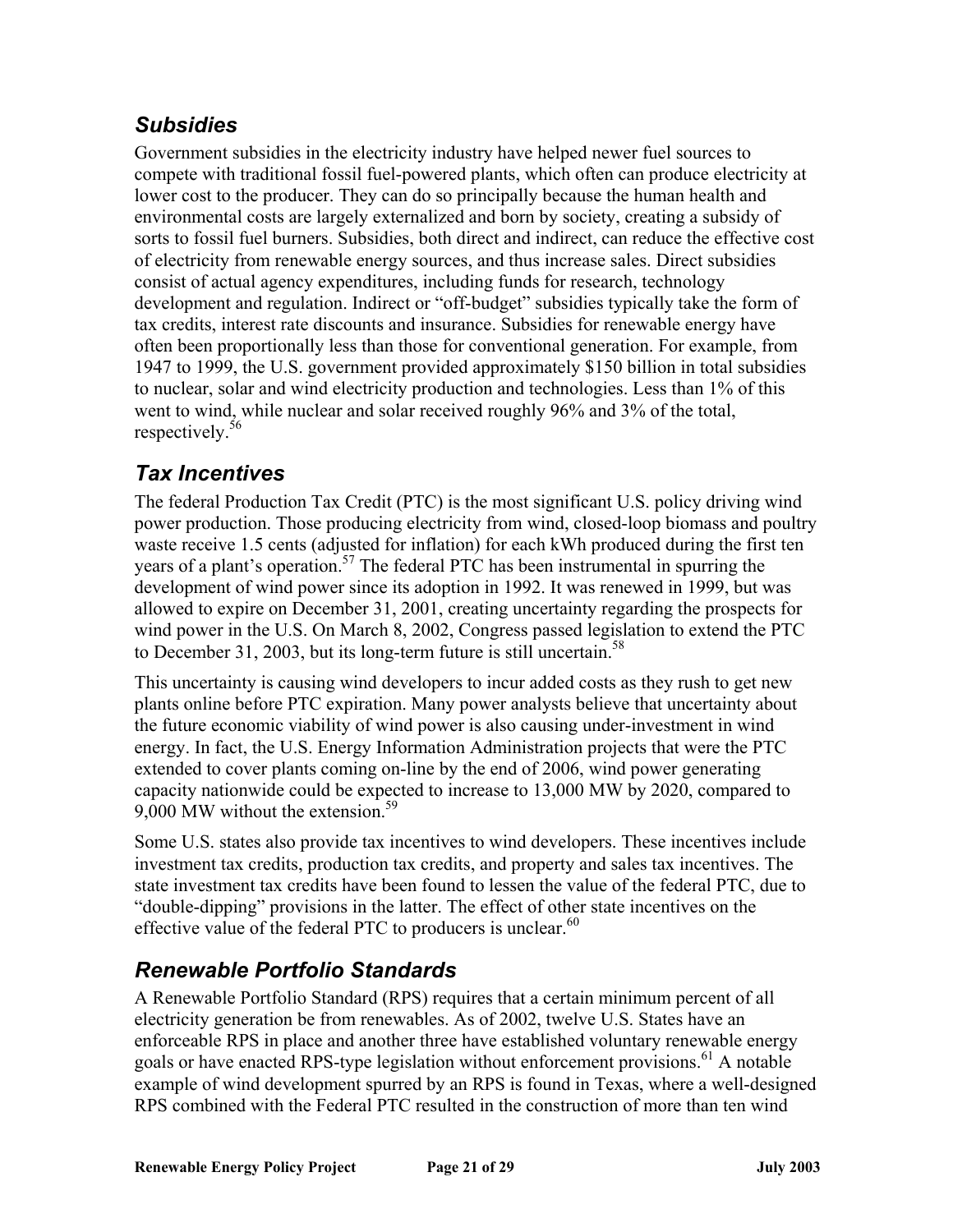<span id="page-21-0"></span>projects in the first year, with a combined generating capacity of 930 MW.<sup>[62](#page-28-54)</sup> Provisions for a federal RPS were contained in bills before both houses of the U.S. Congress in 2002, but no action has been taken to date.<sup>63</sup> The  $108<sup>th</sup>$  Congress is expected to consider energy legislation when it convenes in early 2003, though it is uncertain whether an RPS would be included in any such legislation.

### *Public Benefit Funds*

, Several U.S. states have established Public Benefit Funds (PBF) to fund renewable energy energy efficiency and other energy programs.<sup>64</sup> Typically, a small per-kWh charge—called funds. Many PBFs make funds available to promote wind development. In Illinois, for project costs (\$2.75 million maximum) paid for out of the PBF. Smaller projects can have an even larger share of their project costs paid.<sup>65</sup> The Connecticut PBF has provided a System Benefit Charge (SBC)—is added to residents' electricity bills to raise the needed example, wind projects greater than 10 MW in size are eligible to have up to 10% of funding for a statewide wind energy study; and the state of California, through its PBF, can assist with the development and maintenance of existing wind power plants.<sup>66</sup>

# **FUTURE TRENDS**

### *pply Decreasing Costs, Increasing Su*

technological costs and the institution of government incentives, especially in Europe and The market for wind power generation is rapidly expanding, due largely to decreasing the U.S. Approximately 6500 MW of new generating capacity was installed around the world in 2001, about 2600 MW of which was in Germany and nearly 1700 MW of which was in the U.S. These additions increased total global generating capacity by 37% from the 17,500 MW that existed at the end of 2000.<sup>67</sup> The Danish consultancy BTM Consult expects growth to continue at an average annual rate of 16% through 2006, reaching a total capacity of about 75,000 MW at that time, though political, technical and economic developments may combine to either over- or under-shoot this estimate.<sup>[68](#page-28-43)</sup>

electricity from wind in the coming years. Germany's goal is to produce 25% of its power from wind by 2030.<sup>69</sup> Canada aims to have 10,000 MW of generating capacity online by  $2010<sup>70</sup>$  $2010<sup>70</sup>$  $2010<sup>70</sup>$  and analysts expect India to have a generating capacity of at least 6,000 MW by Several individual countries have committed to producing some significant portion of their then. The World Energy Council estimates that wind power generating capacity worldwide may total as much as 474,000 MW by the year 2020, though again time will tell whether this goal is met.

In the U.S., the Department of Energy's *Wind Powering America* initiative calls for wind to meet 5% of the country's electricity demand by 2020. However, the U.S. DOE Energy one tenth of that, or 0.5% of demand, by 2020.<sup>71</sup> Clearly, significant changes to "business" Information Administration's Reference Case Forecast projects that wind will meet only as usual", including regulatory reforms and well-designed incentives, will be needed to meet the goals set by the *Wind Powering America* initiative.

While 1 to 2.5 MW turbines are increasingly common, 3 to 5 MW turbines are being developed, and may become common in the future.<sup>72</sup> Technological developments may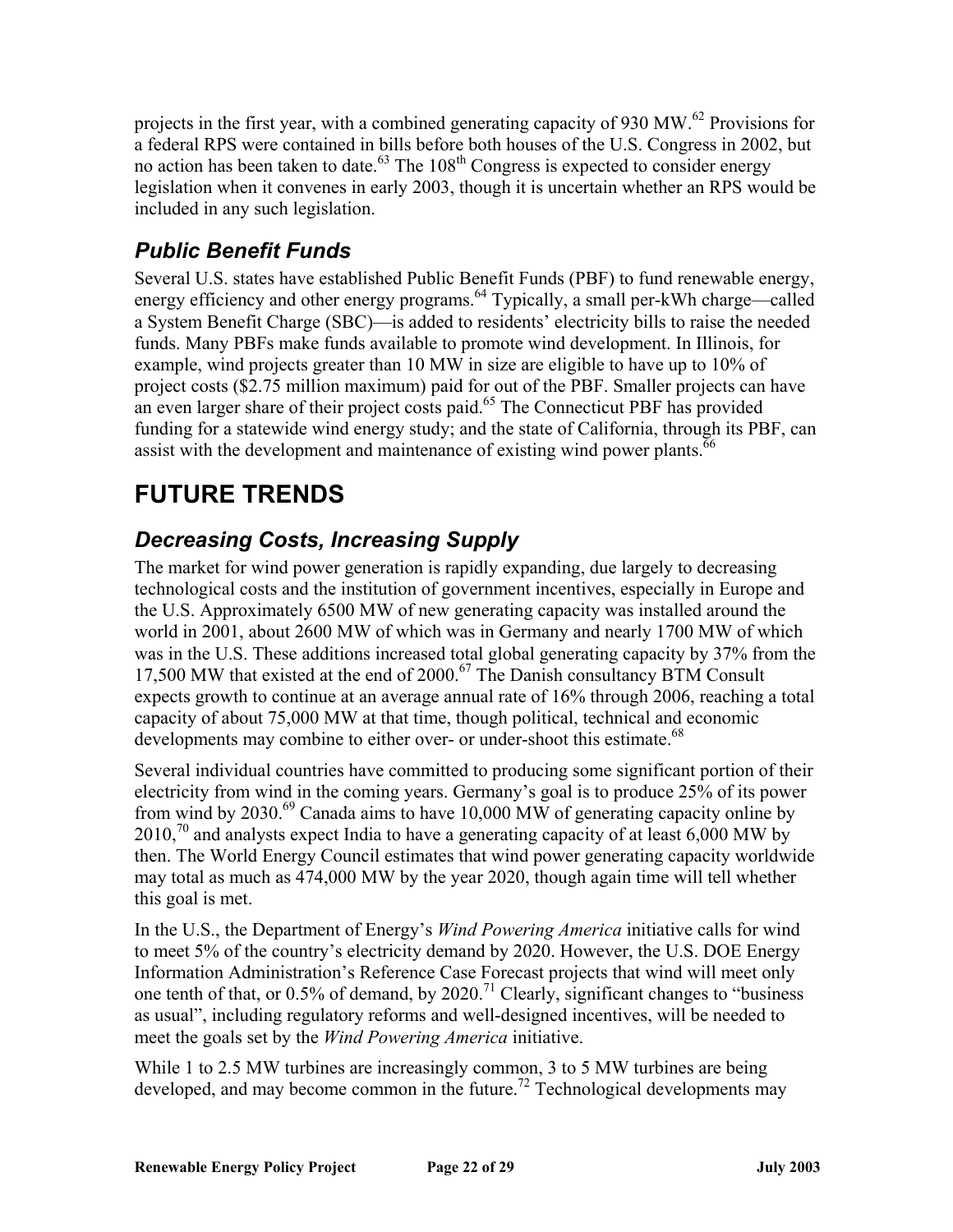<span id="page-22-0"></span>also improve the economics o f placing turbines in lower-class wind regimes (areas with lower wind speeds), significantly increasing wind power production potential worldwide.

While capital and operating costs are likely to continue to decrease as the wind industry continues to gain experience, utility-scale wind power expansion will continue to be strongly influenced by the scope and effectiveness of regulatory policy, as well as implicit and explicit power-generation subsidy and incentive structures. Concern about global warming and governments' commitments to reduce greenhouse gas emissions will likely increase the demand for "green" power. Wind power is a proven technology and is poised to help meet this increased demand in many countries.

### *Future of Offshore Wind*

Offshore wind power generating capacity is expected to expand significantly in the coming company, Airtricity, plans to begin construction in early 2003 of a 520 MW, 200-turbine wind farm in the Arklow Bank area of the Irish Sea.<sup>[75](#page-28-28)</sup> years, especially in Northern Europe. The European Wind Energy Association (EWEA) has set a target of 50,000 MW of offshore wind capacity by 2020, one third of the total wind goal for Europe. The U.K., with the largest wind energy potential of any country in Europe, has identified 13 potential sites that could collectively offer a capacity of more than  $1,000$  MW.<sup>73</sup> Germany plans to obtain most of its wind power from offshore installations, with 20,000 to 25,000 MW of capacity targeted for 2025.<sup>74</sup> An Irish

turbines at water depths of up to 1,000 feet are used by the oil and gas industries. However, their feasibility and cost-effectiveness in offshore wind farm development has not yet been While Northern Europe enjoys substantial wind resources at relatively shallow water depths, the U.S. isn't as fortunate. Shallow waters (<100 feet deep) extend out for only a few miles from most of the East Coast, while the sea floor descends even more quickly along much of the West Coast. Tethered, floating platforms that could support multiple proven.

Wind Associates, LLC (discussed above) and 22 sites proposed by Winergy, LLC of major milestone in the development of wind power in the U.S., as it could open the door to As of late 2002, several offshore wind farms proposed for sites along the East Coast are under review. These include a wind farm off Cape Cod, Massachusetts proposed by Cape Shirley, New York. The approval of one of these proposed wind farms would constitute a further offshore wind development.

# **NON-UTILITY-SCALE WIND POWER SYSTEMS**

More than 99% of wind power generating capacity is part of large utility-scale plants that produce electricity for the retail market, with the remainder accounted for by smaller-scale installations. These smaller installations are referred to as "distributed" generation. Distributed wind installations, ranging in size from a single turbine with 100 kW generating capacity to a collection of turbines with a combined capacity of 12 MW, are designed to meet the power needs of a business, farmers cooperative, or small community[.76](#page-28-48) Small wind systems, with less than 100 kW of generating capacity, are typically used to produce power for a single home.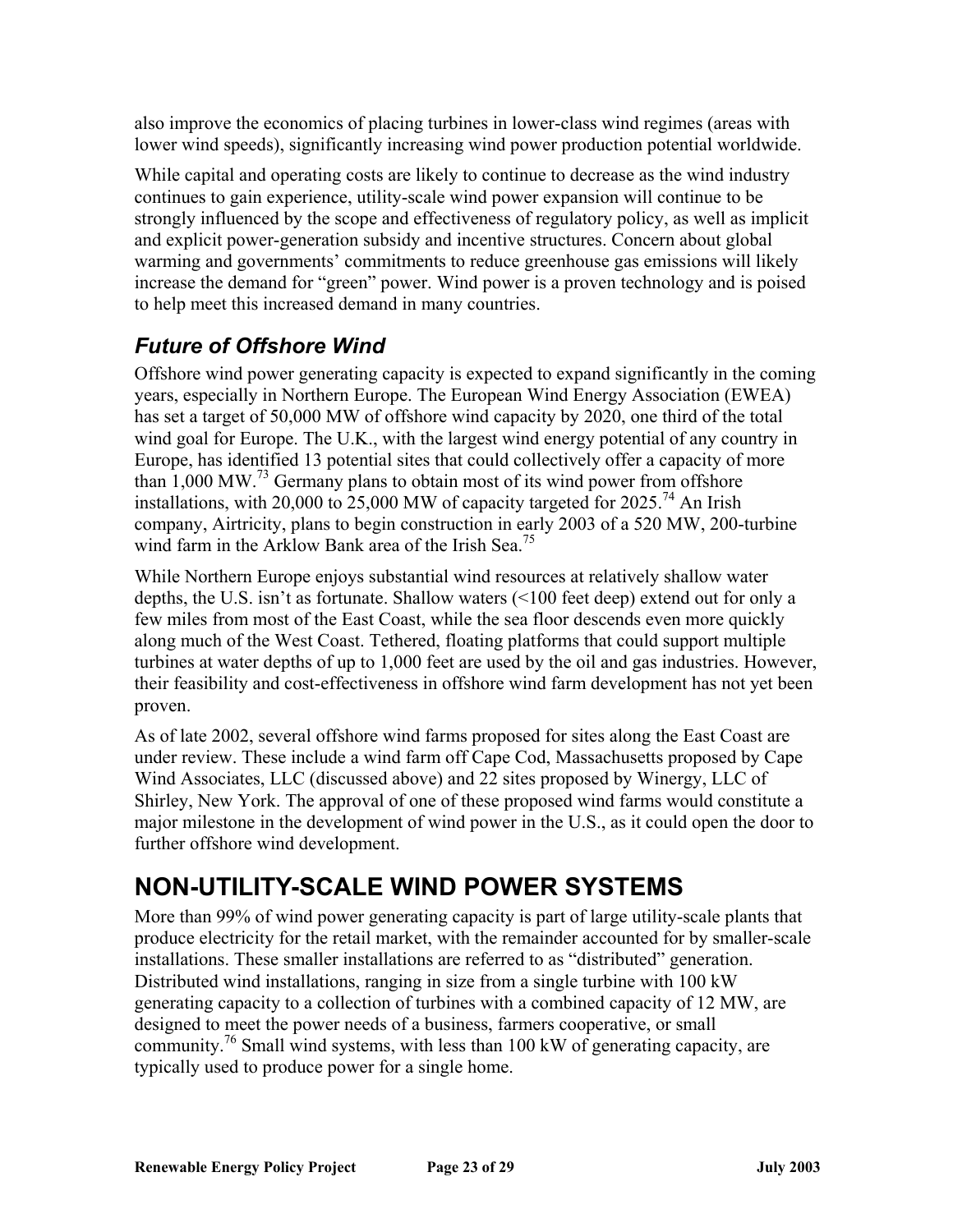#### <span id="page-23-0"></span>*Distributed Wind*

Distributed wind projects are not directly connected to the transmission grid, but usually are connected to the local power distribution network, and as such can help to shore up the distribution grid in places where it is weak. The construction of a new one MW wind farm many areas, without needing to significantly upgrade the transmission system.<sup>[78](#page-28-50)</sup> outside Seattle, Washington, for example, postponed the need for costly upgrades to transmission and distribution lines in the area. It also reduced line losses due to the very strong correlation between the available wind resource and the load on the distribution system.<sup>77</sup> An Oak Ridge National Laboratory review of seven case studies suggests that it is possible to add 50 to 100 MW of new wind generating capacity to supply local load in

### *Small Wind*

electricity at the retail rate, effectively offsetting electricity purchased from the utility when the customer's electricity needs exceed the amount generated by the turbine. Where net metering is not required, excess electricity generated at the customer site is purchased by the utility at the lower wholesale rate or avoided cost of power production. Thus, net About 15 MW of small wind (<100 kW) generating capacity exists in the U.S. today.<sup>[79](#page-28-60)</sup> Many such systems are connected to the grid so that any excess electricity generated can be sold to the utility. In places where net metering is allowed, the utility purchases this metering reduces the customer's total cost of electricity and makes on-site electricity generation more attractive to many electricity customers.

More information about small-scale wind can be found on the American Wind Energy Association (AWEA) web site (http://www.awea.org/smallwind.html) and on the *Wind Powering America* web site (http://www.eren.doe.gov/windpoweringamerica/small\_wind.html), an initiative of the U.S. Department of Energy's Office of Energy Efficiency and Rene wable Energy (EREN).

# **CLOSING**

wind sector have been used to illustrate the costs, benefits, policies, and trends in wind We hope this paper has provided the reader with a balanced overview of the utility-scale wind power industry. We believe clean, reliable power can be developed from renewable resources, with wind power making an important contribution. Examples from the U.S. energy today. What follows is a list or further resources available on the Web to allow the reader to gain a deeper understanding of the potential of wind power and the issues surrounding its development. We urge the reader to seek further understanding of these issues, and the means to their resolution, in order to support the progress of wind energy in providing clean, reliable, and economic power.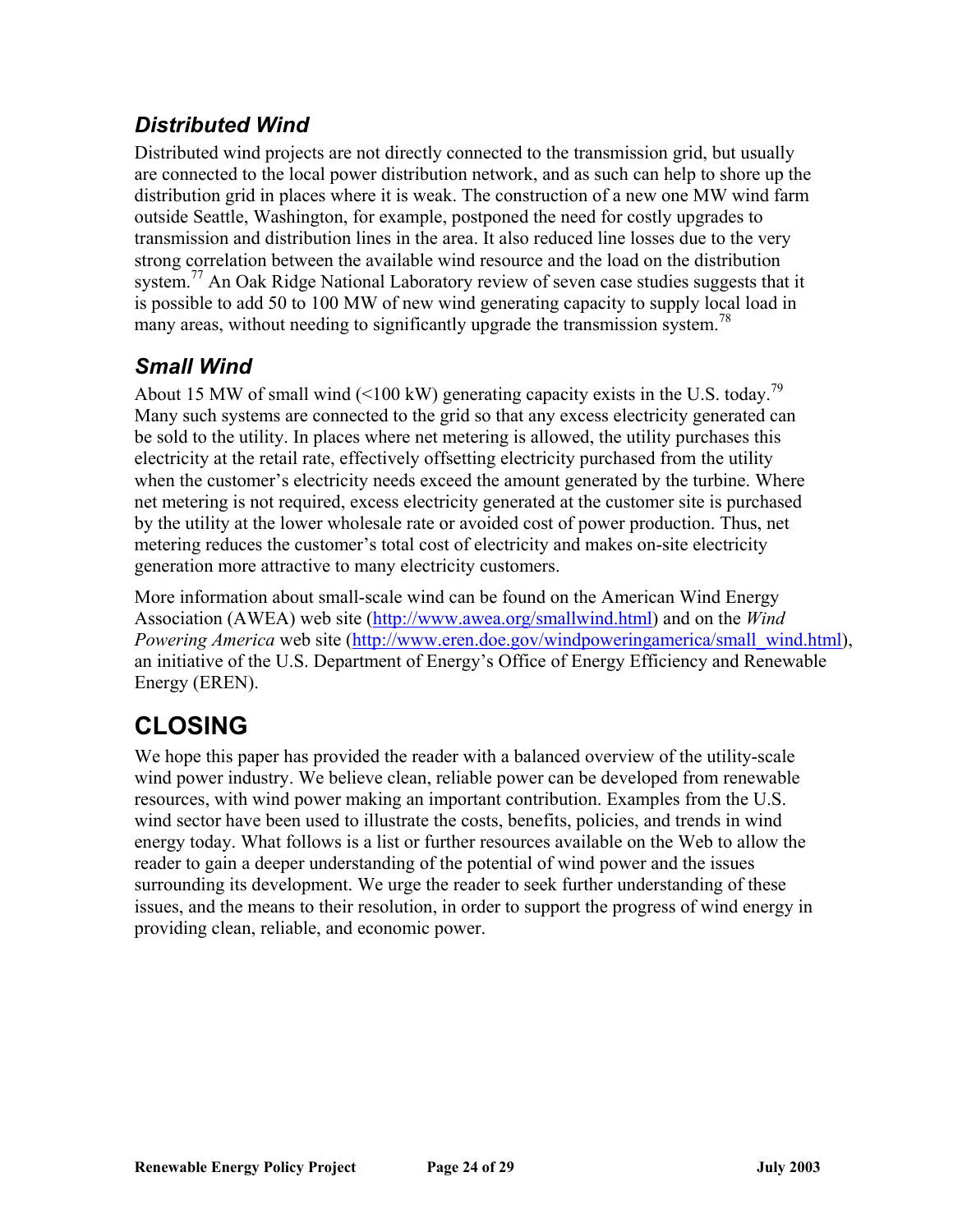# <span id="page-24-0"></span>**SOURCES OF FURTHER INFORMATION**

#### **General**

- American Wind Energy Ass[ociation http://www.awea.org](http://www.awea.org/smallwind.html)
- Danish Wind Industry A[ssociation--Guided](http://www.eren.doe.gov/windpoweringamerica/small_wind.html) Tour on Wind Energy http://www.windpower.org/
- Energy Information Administration, U.S. Department of Energy http://www.eia.doe.gov
- National Wind Coordinating Council http://www.nationalwind.org
- National Wind Technology Center, National Renewable Energy Laboratory, U.S. Department of Energy http://www.nrel.gov/wind
- Office of Energy Efficiency and Renewable Energy, U.S. Department of Energy http://www.eere.energy.gov/windpoweringamerica/

#### **Offshore Wind**

- The British Wind Energy Association http://www.offshorewindfarms.co.uk
- Offshore Windenergy in Europe http://www.offshorewindenergy.org
- Massachusetts Technology Collaborative http://www.masstech.org/RenewableEnergy/green\_power/outreach/offshore\_cape.htm

#### **International Wind Trade Associations**

- Australian Wind Energy Association http://www.auswea.com.au
- British Wind Energy Association http://www.britishwindenergy.co.uk/main.html
- Canadian Wind Energy Association http://www.canwea.ca
- Danish Wind Energy Association http://www.windpower.dk
- European Wind Energy Association http://www.ewea.org
- Irish Wind Energy Association http://www.iwea.com
- New Zealand Wind Energy Association http://www.windenergy.org.nz
- South African Wind Energy Association http://www.icon.co.za/~sawea/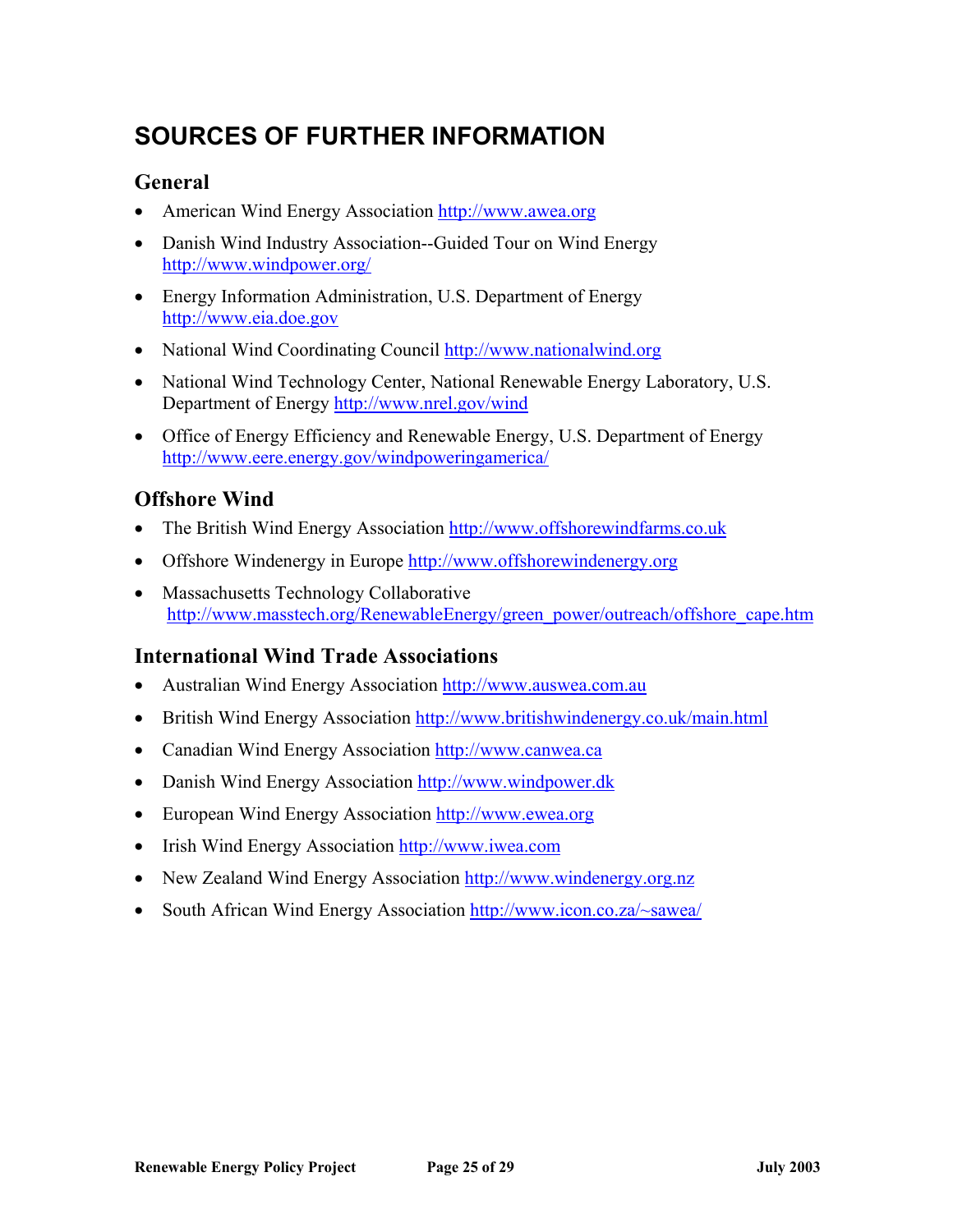## <span id="page-25-0"></span>**ENDNOTES**

<sup>1</sup> Based on global electricity production data for 2000 from *Key World Energy Statistics from the IEA*<br><sup>2</sup> BTM Consult Prass Balagge, April 202 (http://www.htm.dk/Documents/Prass%20ralgges%20WMLI 1

 Assuming a 25% capacity factor and 2000 emis[sion output rates for the U](http://www.awea.org/) .S. electricity sector as published in EPA's Emissions & Generation Resource Integrated Database (E-GRID), Version 2.01 (May 9, 2003), http://www.epa.gov/cleanenergy/egrid.htm

http://www.epa.gov/cleanenergy/egrid.htm<br><sup>4</sup> Danish Wind Industry Association (<u>http://www.windpower.org/tour/wtrb/tower.htm</u>) and Vestas web site

(http://www.vestas.com)<br><sup>5</sup> D.L. [Elliott and M.N. Schwartz](http://www.eia.doe.gov/). Wind Energy Potential in the United States, Sept. '93

(http[://www.nrel.gov/wind/potent](http://www.eia.doe.gov/)ial.html) and DOE Energy Information Administration estimates of total U.S. electricity demand, Oct '02 (http://www.eia[.doe.gov/emeu/steo/pub/pdf/a8tab.p](http://www.nationalwind.org/)df)<br><sup>6</sup> "Offshore Wind Energy: Eull Speed Abeed" by Seren Krehn, Denish Wind Turbine M

<sup>6</sup> "Offshore Wind Energy: Full Speed Ahead" by Soren Krohn, Danish Wind Turbine Manufacturers Assoc. Viewed on the web site of The World Energy Council, London, UK (http://www.worldenergy.org/wec-

geis/publications/default/tech\_[papers/17th\\_congress/3\\_2\\_01.as](http://www.nrel.gov/wind)p)<br>
<sup>7</sup> Concerted Action on Offshore Wind Energy in Europe, Dec 2001

(http://www.offshorewindenergy.org/content/indexpages/ reports/downloads/CA-OWEE\_Complete.pdf)<br>
<sup>8</sup> *Guided Tour on Wind Energy*. Danish Wind Industry Association (http://www.windpower.org)<br>
<sup>9</sup> "Electing Offshore Wind Ene *Guided Tour on Wind Energy.* Danish Wind Industry Association (http://www.windpower.org)

<sup>9</sup> "Floating Offshore Wind Energy" by Andrew R. Henderson and Minoo H. Patel, Department of Mechanical Engineering, University College London

(http://www.owen.eru.rl.ac.uk/documents/bwea20\_48.pdf) and "Hydrogen Production At Offshore Wind Farms" by Matthias Altmann and Frank Richert

(http://www.hydrogen.org/wissen/pdf/GEO2001OffshoreH2.pdf )

<sup>10</sup> *Guided Tour on Wind Energy.* Danish Wind Industry Association (http://www.windpower.org) <sup>11</sup> *Guided Tour on Wind Energy.* Danish Wind Industry Association (http://www.windpower.org)

<sup>12</sup> Busbar cost is the "at-the-gate" production cost, before transmission. This is similar to the *mine-mouth cost* of coal. AWEA web site (http://www.awea.org/faq/cost.html).

<sup>13</sup> *The Choice: An Energy Strategy for the 21st Century*, Worldwatch Institute news release, 15 May 2001 (http://www.worldwatch.org/alerts/010517.html)<br><sup>14</sup> Research Century of Century *Angles* 2001 1.1 With Angles 2002

 $h^4$  Record Growth for Global Wind Power in 200[2.](http://www.auswea.com.au/) AWEA Press Release, March 3, 2003.<br>http://www.awea.org/news/news030303gbl.html.

<sup>15</sup> Based on average annual household consumption of 10,000 kWh per year; AWEA Utility-Scale Wind homepage (http://www.awea.org/utilityscale.html).

<sup>16</sup> AWEA Global Wind Energy Market Report, March 2002<br>(http://www.awea.org/pubs/documents/Global WEMarket 2002.pdf)

(http://www.awea.org/pubs/documents/GlobalWEMarket2002.pdf)<br><sup>17</sup> Wind Powering America web site, National [Renewable Energy Laboratory,](http://www.windpower.dk/) U.S. Dept. of Energy (http://www.eren.doe.gov/windpoweringamer[ica/wind\\_installed\\_capacity.html](http://www.windpower.dk/))

<sup>18</sup> Concerted Action on Offshore Wind Energy in Europe[. British](http://www.ewea.org/) Wind Energy Association, 2001 (http://www.windenergy.citg.tudelft.nl/content/research/pdfs/bwea01\_arh.pdf)

 $19$  Includes the ten plants that came online [through 2002, including the](http://www.iwea.com/) new plant near Horns Rev, Denmark. CAGR=[(final amount - initial amount)^(1/number of time periods)]-1. The Average Annual Growth Rate (AAGR) is simply the average of the eleven year-on[-year growth rates, and in this case is](http://www.windenergy.org.nz/) 56%. Sources: British Wind Energy Association (http://www.offsho[rewindfarms.co.uk/reports/faqs.html\),](http://www.icon.co.za/~sawea/) The Journal of the Hydrographic Society (http://www.hydrographicso[ciety.org/Articles/journal/2002/105-1](http://www.icon.co.za/~sawea/).htm) and Elsam company website: https://www.elsam.com/engelsk/nyheder/uk-presse-020828.htm.<br><sup>20</sup> "Technology of Offshore Wind Energy". Offshore Wind Energy Europe

(http://www.offshorewindenergy.org) 21 U.S. Environmental Protection Agency. Comparison of Distributed Generation Technologies (table). EPA 430-N-02-004. Summer 2002.

http://www.epa.gov/globalwarming/greenhouse/greenhouse18/distributed.html 22 From "Wind Energy Costs", part of the National Wind Coordinating Committee's *Wind Energy Series* (No. 11, Jan. 1997)<br><sup>23</sup> Personal communication with Randy Swisher, American Wind Energy Association, February 2003.

<sup>&</sup>lt;sup>2</sup> BTM Consult Press Release, April '02 (http://w[ww.btm.dk/Documents/P](http://www.awea.org/)ress%20release%20WMU01.pdf)<br><sup>3</sup> Assuming a 25% appeaity fector and 2000 omission output rates for the U.S. electricity sector as published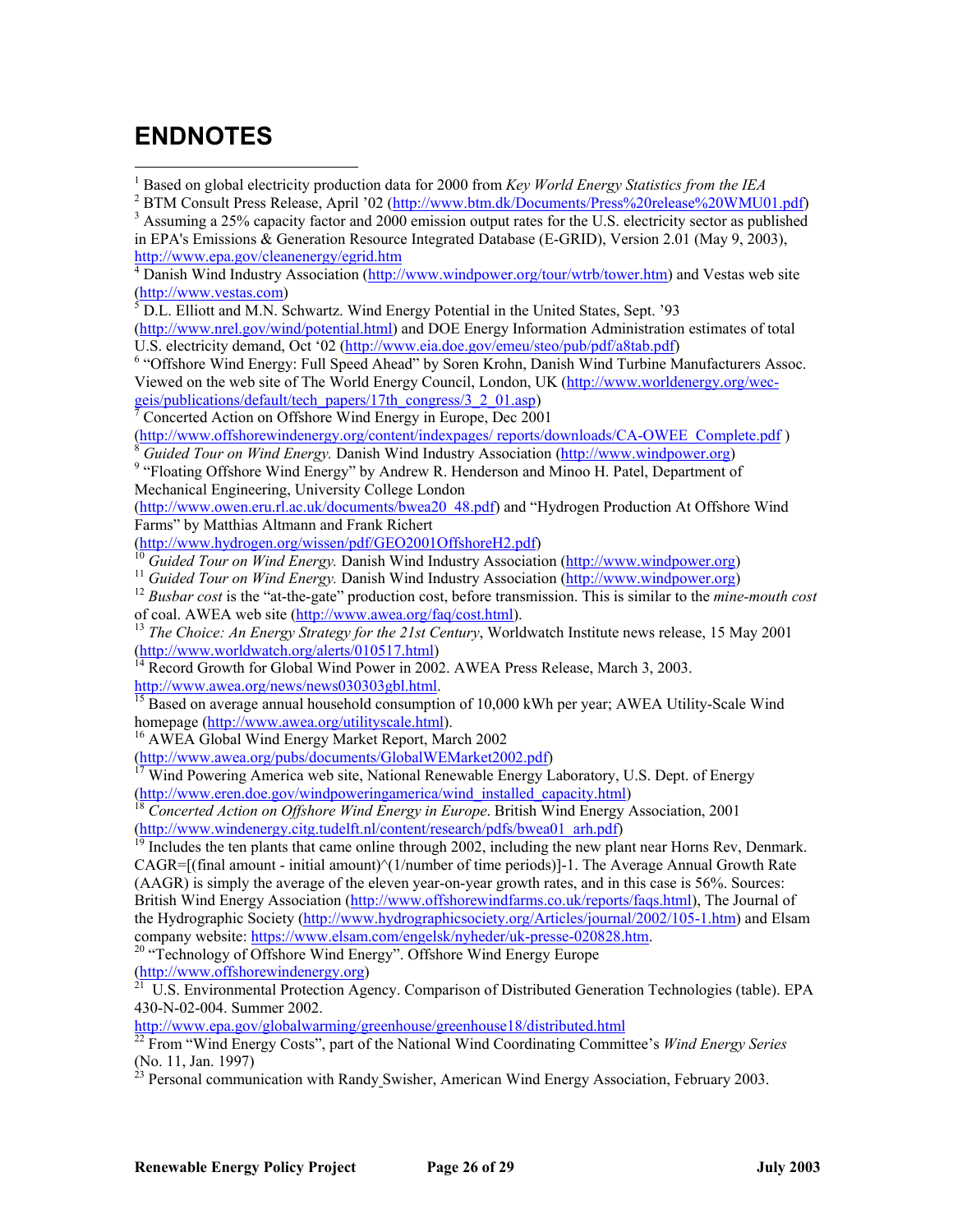<sup>24</sup> From "Wind Energy Costs", part of the National Wind Coordinating Committee's *Wind Energy Series* (No. 11, Jan. 1997). Assumptions include power rating of 500 kW, installed capital cost of \$1,000/kW, capacity factor of 28% and energy production of 1.226 million kWh/yr.

<sup>25</sup> Ronald L. Lehr; John Nielsen; Steve Andrews; Michael Milligan. Colorado Public Utility Commission's Xcel Wind Decision. National Renewable Energy Laboratory. NREL/CP-500-30551. September 2001. h[ttp://www.eere.energy.gov/windpowering](http://www.epa.gov/cleanenergy/egrid.htm)america/pdfs/xcel\_wind\_decision.pdf<br><sup>26</sup> [American Wind Energy Association. "N](http://www.epa.gov/cleanenergy/egrid.htm)o Difficulty" Foreseen for NY RPS in Integrating Wind. Wind

Energy Weekly. June 27, 2003.

<sup>27</sup> NWCC Wind Energy Issue Brief: "The Benefits of Wind Energy"

 $\overline{a}$ 

(http://www.nationalwind.org/pubs/wes/ibrief01.htm). For further discussion of renewab le energy's role in t [he electrical power sector see Part II of "](http://www.nrel.gov/wind/potential.html)Renewable Energy for California", REPP, March 2002

(http://www.repp.org/articles/stat[ic/1/binaries/repp\\_calrenew\\_2002.pdf\)](http://www.eia.doe.gov/emeu/steo/pub/pdf/a8tab.pdf)<br><sup>28</sup> For a detailed description of current Renewable Portfolio Standard legislation see the RPS map at the [Renewable Energy Policy Project website. \(http://www.repp.org/](http://www.worldenergy.org/wec-geis/publications/default/tech_papers/17th_congress/3_2_01.asp)rps\_map.html)<br><sup>29</sup> [DEA/CADDET, 2000: Electricity from offshore wind. Danish](http://www.worldenergy.org/wec-geis/publications/default/tech_papers/17th_congress/3_2_01.asp) Ene[rgy Agency](http://www.worldenergy.org/wec-geis/publications/default/tech_papers/17th_congress/3_2_01.asp) and IEA CADDET

Renewable Energy Programme, ETSU, Harwell UK. Quoted in Concerted Action on Offshore Wind Energy in Europe, Dec 2001 (www.offshorewindenergy.org/content/indexpages/ reports/downloads/CA-OWEE\_Complete.pdf)

<sup>30</sup> Hartnell, G. and Milborrow, D., 2000: Propects for offshore wind energy, BWEA Report to the EU Alterner Contract XVII/4.1030/Z/98-395), London. Quoted in Concerted Action on Offshore W ind E[nergy in Europe, Dec 2001 \(www.offshorewindenergy.or](http://www.owen.eru.rl.ac.uk/documents/bwea20_48.pdf)g/content/indexpages/ reports/downloads/CA-

OWEE\_Complete.pdf) 31 *Guided Tour on Wind Energy.* [p. 278. Danish Wind Industry As](http://www.hydrogen.org/wissen/pdf/GEO2001OffshoreH2.pdf)sociation (http://www.windpower.org)

<sup>32</sup> National Oceanic and Atmospheric Administration (NOAA). 199[8 \(on-line\). "Population: Dis](http://www.windpower.org/)tribution, Density and Growth" by Thomas J. Culliton. NOAA's State of the Co[ast Report. Silver Spring, MD](http://www.windpower.org/): NOAA (http://state-of-coast.noaa.gov/bulletins/html/pop\_01/pop.html)<br>
<sup>33</sup> REPP RPS Map (http://www.repp.org/rps\_map.html)

 $R^{34}$  CO<sub>2</sub> figure reflects 1999 data and was taken from Department of Energy and Environmental Protection A[gency: "Carbon Dioxide Emissions from the G](http://www.worldwatch.org/alerts/010517.html)eneration of Electric Power in the United States", July 2000 (http://www.eia.doe.gov/cneaf/electricity/page/co2\_report/co2emiss.pdf); SO2 and NOx figures reflect 1998 [data and were taken from U.S. EPA's E-GRID20](http://www.awea.org/news/news030303gbl.html)00 (Emissions & Generation Resource Integrated Database), Sept. 2001.

 $35$  Emission[s calculations based on AWEA estimat](http://www.awea.org/utilityscale.html)e of annual wind power production of 10 billion kWh

 $\frac{\text{(http://www.awea.org/utilityscale.html)}}{36}$  A molecule of CO<sub>2</sub> is comprised of one molecule of carbon having atomic mass 12.01 and two molecules of oxygen, each having atomic mass 16.00. A typical open-top coal car has a 100-ton capacity.

<sup>37</sup> [See sources for Figure 7. Note that life cycle carbon dioxide emissions for nuc](http://www.eren.doe.gov/windpoweringamerica/wind_installed_capacity.html)lear power may be considerably higher if the transport of radioactive wastes and electricity-intensive plutonium reprocessing (in [the case of breeder reactors\) are included.](http://www.windenergy.citg.tudelft.nl/content/research/pdfs/bwea01_arh.pdf) 

<sup>38</sup> "Life Cycle Energy Cost of Wind and Gas-Turbine Power" by White, Radcliffe and Kulcinski, University of Wisconsin. February 1999. (http://fti.neep.wisc.edu/FTI/POSTERS/sww energy ctr.pdf)

<sup>39</sup> "The Environmental Imperative for Renewable Energy: An Update," Serchuk, A., April 2000. Renewable Energy Policy Project (htt[p://www](http://www.hydrographicsociety.org/Articles/journal/2002/105-1.htm).repp.org).<br><sup>40</sup> "Dollars from Sense: Th[e Economic Benefits of Renewable Energy" National Renewable Ene](http://www.hydrographicsociety.org/Articles/journal/2002/105-1.htm)rgy

Laboratory, Sept. 1[997 \(http://www.eren.doe.gov/power/pdfs/dollarsfromsense.pdf\)](https://www.elsam.com/engelsk/nyheder/uk-presse-020828.htm)<br><sup>41</sup> Steven Clemmer, "Strong Winds: Opportunities for Rural Economic Development Blow Across N [ebraska", Union of Concerned Scie](http://www.offshorewindenergy.org/)ntists, Feb 2001

(http://www.ucsusa.org/publication.cfm?publicationID=30)

 $\frac{42}{2}$  Jean E. Vissering, "Siting Wind Turbines", presented at the New England Siting Workshop, Boston, Oct.<br>24, 2001 (http://www.saveoursound.org/pdfs/wind%20farm%20siting.pdf)

24, 2001 (*http://www.saveoursound.org/pdfs/min.morg/pdfs/min.morg/pdfs/min.morg/pdfs/min.morg/pdfs/min.morg/pdf* Industry Association (http://www.windpower.org/faqs.htm - anchor39013); "Public Attitudes Towards Wind ( http://www.windpower.org/articles/surveys.htm) Power" by Steffen Damborg, Danish Wind Industry Association

**Renewable Energy Policy Project Page 27 of 29 July 2003**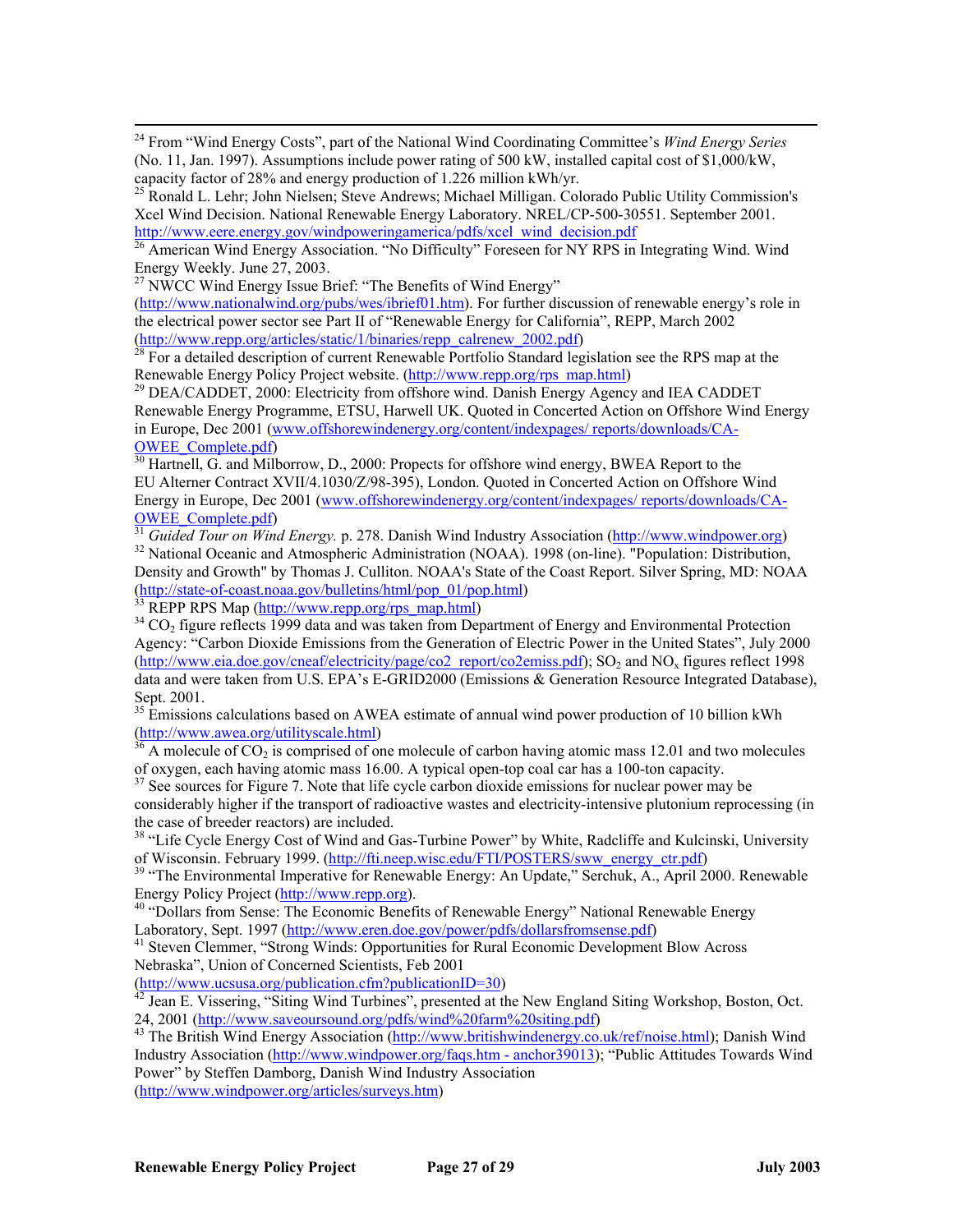<sup>44</sup> "Public Attitudes Towards Wind Power" by Steffen Damborg, Danish Wind Industry Association  $(\frac{http://www.windpower.org/articles/surveys.htm})$ 

<sup>45</sup> AWEA Wind Energy Fact Sheet: Facts About Wind Energy and Birds<br>(http://www.awea.org/pubs/factsheets/WEandBirds.pdf)<br> $\frac{46}{2}$  Curry 8, K., F.

(a) Curry & Kerlinger, LLC (http://www.currykerlinger.com)<br>
<sup>47</sup> Final report of Concerted Action on Offshore Wind Energy in Europe, Dec. 2001

(http://www.offshorewindenergy.org/)<br><sup>48</sup> For more information see *Permitting of Wind Energy Facilities: A Handbook (revised 2002)*, a publication of the National Wind Coordinating Committee's Siting Subcommittee<br>
(http://www.nationalwind.org/pubs/permit/permitting2002.pdf)<br>
<sup>49</sup> ktts://www.nationalwind.org/pubs/permit/permitting2002.pdf)

([http://www.nationalwind.org/pubs/permit/permitting2](http://www.nationalwind.org/pubs/wes/ibrief01.htm)002.pdf)<br><sup>4[9](http://www.nationalwind.org/pubs/wes/ibrief01.htm)</sup> http://www.capecodonline.com/special/windfarm/windfarm3.htm and Jurisdictional and Regulatory Analysis by Freedman and Bailey "Offshore Development of Wind Energy Facilities"- 6/21/02 Analysis by Freedman and Bailey "Offshore Development of Wind Energy Facilities"- 6/21/02<br><sup>50</sup> "Interior's Role in U.S. Energy Equation", Rebecca W. Watson, Assistant Secretary for Land and Minerals

Management, U.S. Dept. of Interior (http://www.doi.gov/energy\_security/InteriorsRoleEnergy.html)

<sup>51</sup> See AWEA's "Fair Transmission Access for Wind: A Brief Discussion of Priority Issues" for an excellent discussion of transmission-related challenges  $(\frac{http://www.awea.org/policy/documents/transmission.PDF})$ discussion of transmission-related challenges (http://www.awea.org/policy/documents/transmission.PDF)<br><sup>52</sup> U.S. EPA (http://www.epa.gov/history/topics/caa70/). See also REPP's Issue Brief: "A Guide to the Clean

Air Act for the Renew able Energy Community", David Wooley, Feb 2002

(http://www.repp.org/articles/static/1/binaries/caaRen.pdf)<br><sup>53</sup> Visit the REPP web site (http://www.repp.org/nox\_map.html) to learn more about NO<sub>x</sub> set-asides <sup>54</sup> See source for Figure 8

<sup>55</sup> Figure for 2002 from AWEA. Projections for 2020 from "Analysis of Strategies for Reducing Multiple Emissions from Electric Power Plants: Sulfur Dioxide, Nitrogen Oxides, Car[bon Dioxide, and Mercury a](http://www.windpower.org/)nd a [Committee on Government Reform \(http://www.eia.doe.gov/oi](http://state-of-coast.noaa.gov/bulletins/html/pop_01/pop.html)af/servicerpt/epp/). Reference Case based on Renewable Portfolio Standard", July 2001, prepared at the request of the Subcommittee on National Economic Growth, Natural Resources, and Regulatory Affairs of the U.S. House of Representatives the reference case fo[r EIA's Annual Energy Outlook 20](http://www.repp.org/rps_map.html)01 (AEO2001). It incorporates the laws and regulations that were in place as of the end of August 2000, including the CAAA90  $SO<sub>2</sub>$  emission cap and  $NO<sub>x</sub>$  boiler standards and the 19-State summer season  $NO<sub>x</sub>$  emission cap program—referred to as the "State" I[mplementation Plan \(SIP\) Call" allowances.](http://www.eia.doe.gov/cneaf/electricity/page/co2_report/co2emiss.pdf) 

2000 (http://www.repp.org/repp\_pubs/articles/resRpt11/subsidies.pdf) <sup>56</sup> From "Federal Energy Subsidies: Not All Technologies Are Created Equal", REPP Research Report, July

([http://www.ucsusa.org/clean\\_energy/r](http://www.awea.org/utilityscale.html)enewable\_energy/page.cfm?pageID=121). The PTC is adjusted  $57$  "Wind and Biomass Energy Tax Credit Saved – Again" Union of Concerned Scientists update periodically for inflation and was 1.8 cents/kWh in 2002. "Closed-loop biomass" refers to plant material grown solely for electricity generation; this has proven cost-prohibitive to date.

 $58$  The PTC is provided for under Title 26 Section 45 of the United States Code (USC), which can be searched at: http://uscode.house.gov/usc.htm. See section 603 of public law 107-147 (http://frwebgate.access.gpo.gov/cgi-bin/getdoc.cgi?dbname=107\_cong\_public\_laws&docid=f:publ147.107)

for March 2002 amendments.<br><sup>59</sup> *Annual Energy Outlook 2002*[, p14. Energy Information Administration \(http:/www.eia.d](http://fti.neep.wisc.edu/FTI/POSTERS/sww_energy_ctr.pdf)oe.gov/oiaf/aeo) <sup>60</sup> "Analyzing the Interaction Between State Tax Incentives and the Federal Production Tax Credit for Wind

Power". Ryan Wiser & Mark Bolinger. Berkeley Labs (http://eetd.lbl.gov/ea/EMS/reports/51465.pdf) Power". Ryan Wiser & Mark Bolinger. Berkeley Labs (http://eetd.lbl.gov/ea/EMS/reports/51465.pdf)<br><sup>61</sup> Visit the REPP web site (http://www.repp.org/rps\_map.html) to learn more about the RPS in each st<br><sup>62</sup> "The Renewables P tate.

<sup>62</sup> "The Renewables Port[folio Standard in Texas: An Early Assessment", Ryan Wise](http://www.eren.doe.gov/power/pdfs/dollarsfromsense.pdf)r and Ole Langniss,

Lawrence Berkeley National Laboratory, Nov 2001 (http://eetd.lbl.gov/ea/EMS/reports/49107.pdf) <sup>63</sup> [See H.R.3274 and S.1766 of the 107](http://www.ucsusa.org/publication.cfm?publicationID=30)<sup>th</sup> [Congress \(2001-20](http://www.ucsusa.org/publication.cfm?publicationID=30)02), available at http://thomas.loc.gov/

 $^{64}$  Visit the REPP web site (http://www.repp.org/sbf\_map.html) to learn more about the PBF in each state.

Energy D[evelopment Section, Bureau of Energy and Recycling, Illinois D](http://www.saveoursound.org/pdfs/wind farm siting.pdf)epartment of Commerce and <sup>65</sup> Renewable Energy Resources Grant Program Guidelines and Application, January 2002. Alternative Community Affairs

(http://www.commer[ce.state.il.us/com/pdf/RENEWABLE%20ENERGY%](http://www.windpower.org/faqs.htm)20RESOURCES%20Grant.pdf)<br><sup>66</sup> North Carolina Solar Center's "DSIRE" system: Rules, Regulations & Policies summary table ( [http://www.dsireusa.org/dsire/summarytables/re](http://www.windpower.org/articles/surveys.htm)g1.cfm?&CurrentPageID=7)